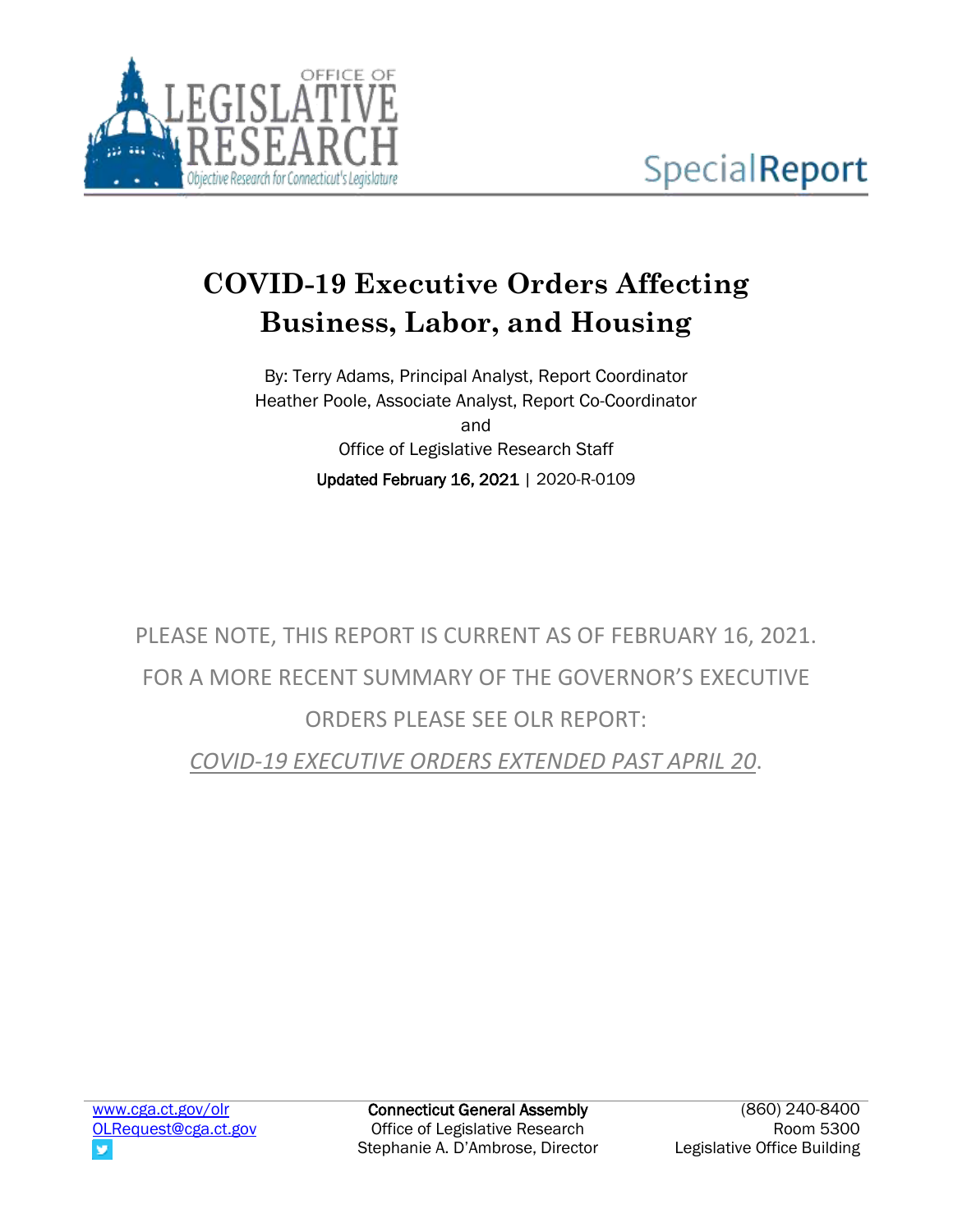# **Notice to Readers**

This report provides brief summaries of the governor's COVID-19 executive orders concerning business, labor, and housing. The governor declared public health and civil preparedness emergencies on [March 10, 2020,](https://portal.ct.gov/-/media/Office-of-the-Governor/News/20200310-declaration-of-civil-preparedness-and-public-health-emergency.pdf?la=en) in response to the COVID-19 pandemic. He renewed this declaration on [September 1, 2020,](https://portal.ct.gov/-/media/Office-of-the-Governor/News/20200901-Renewed-COVID-19-Emergency-Declarations.pdf) and [January 26, 2021,](https://portal.ct.gov/-/media/Office-of-the-Governor/News/2021/20210126-Governor-Lamont-Declaration-of-Emergency.pdf) while also declaring new states of emergency on both of these dates.

The report includes all related executive orders since the governor's March 10, 2020, declaration, through February 15, 2021. Each summary indicates the Executive Order (EO) number and enactment date. Not all provisions of the orders are included. The orders are grouped by category for ease of reference.

Three additional reports summarize the governor's COVID-19 executive orders concerning (1) education and child care, (2) health and human services, and (3) state and local government and elections. All four reports are available on OLR's website: [https://www.cga.ct.gov/olr/.](https://www.cga.ct.gov/olr/) The reports will be updated promptly as the governor issues new related orders. For additional OLR reports on COVID-19 related policy topics, visit the dedicated [OLR COVID-19 page.](https://www.cga.ct.gov/olr/COVID19.asp)

Readers are encouraged to obtain the full text of the orders, and related state agency actions taken in response to the COVID-19 pandemic, from the governor's website: [https://portal.ct.gov/Coronavirus/Pages/Emergency-Orders-issued-by-the-Governor-and-State-](https://portal.ct.gov/Coronavirus/Pages/Emergency-Orders-issued-by-the-Governor-and-State-Agencies)[Agencies.](https://portal.ct.gov/Coronavirus/Pages/Emergency-Orders-issued-by-the-Governor-and-State-Agencies)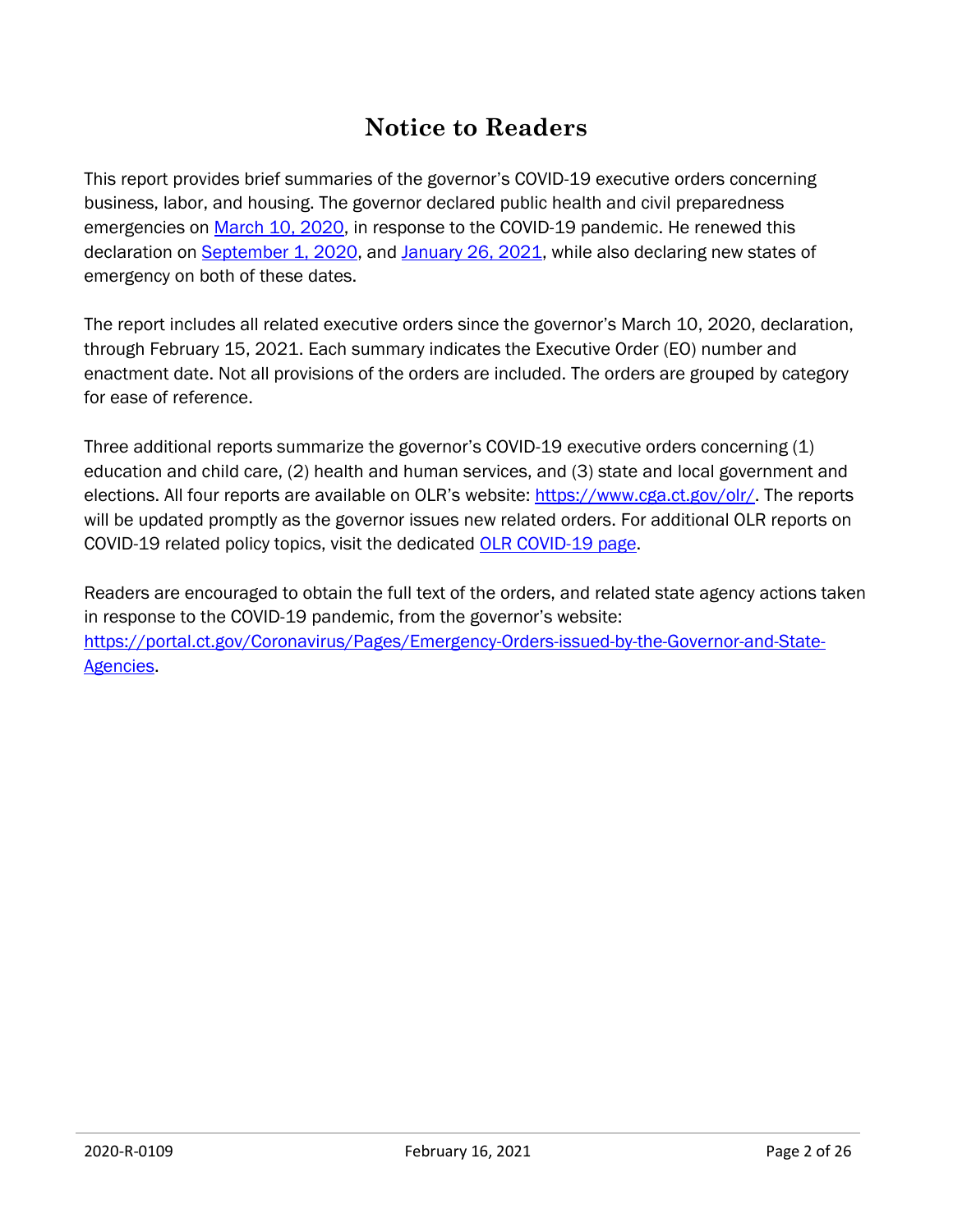# **Effective Period for COVID-19 Executive Orders**

The state is currently in its third declared period of public health and civil preparedness emergencies of the COVID-19 pandemic. (The emergencies were originally declared on March 10, [2020,](https://portal.ct.gov/-/media/Office-of-the-Governor/News/20200310-declaration-of-civil-preparedness-and-public-health-emergency.pdf) and renewed on [September 1, 2020,](https://portal.ct.gov/-/media/Office-of-the-Governor/News/20200901-Renewed-COVID-19-Emergency-Declarations.pdf) and [January 26, 2021.](https://portal.ct.gov/-/media/Office-of-the-Governor/News/2021/20210126-Governor-Lamont-Declaration-of-Emergency.pdf)) Below we describe three executive orders the governor issued that broadly extend unexpired EOs from one emergency period to the next.

- On September 8, 2020, the governor issued [EO 9A,](https://portal.ct.gov/-/media/Office-of-the-Governor/Executive-Orders/Lamont-Executive-Orders/Executive-Order-No-9A.pdf) which reissued all executive orders made under the March 10, 2020, declaration of public health and civil preparedness emergencies (i.e., EOs 7-7OOO) that were unexpired and in effect as of September 8. With certain exceptions, EO 9A established an expiration date of November 9, 2020, for all such orders.
- On November 9, 2020, the governor issued [EO 9L,](https://portal.ct.gov/-/media/Office-of-the-Governor/Executive-Orders/Lamont-Executive-Orders/Executive-Order-No-9L.pdf) which generally extended, through February 9, 2021 (unless earlier modified or terminated by the governor), COVID-19 executive orders that were in effect as of November 9. Under EO 9L, orders scheduled to expire on any other specific date (e.g., January 1, 2021) remained in effect until that specific date.
- On February 8, 2021, the governor issued  $E_0$  10A (§ 1), which extends, through April 19, 2021 (unless earlier modified or terminated by the governor), all COVID-19 executive orders that were in effect as of February 8. Unlike EOs 9A and 9L, EO 10A's extension applies to all such orders, including those scheduled to expire on a specific date (e.g., April 1, 2021).

EO 10A (§ 2) similarly establishes April 19, 2021, as the expiration date for certain orders (unless earlier modified or terminated by the issuing authority or a subsequent EO) issued by any official, agency, department, municipality, or entity pursuant to an unexpired executive order. Specifically, it applies to any order, rule, regulation, directive, or guidance that by its own terms provides that it will remain effective for the duration of the public health and civil preparedness emergencies. (EOs 9A and 9L had collectively established February 9, 2021, as the expiration date for these orders.)

The full text of the orders, including their original expiration dates, may be obtained from the governor's website: [https://portal.ct.gov/Coronavirus/Pages/Emergency-Orders-issued-by-the-](https://portal.ct.gov/Coronavirus/Pages/Emergency-Orders-issued-by-the-Governor-and-State-Agencies)[Governor-and-State-Agencies.](https://portal.ct.gov/Coronavirus/Pages/Emergency-Orders-issued-by-the-Governor-and-State-Agencies)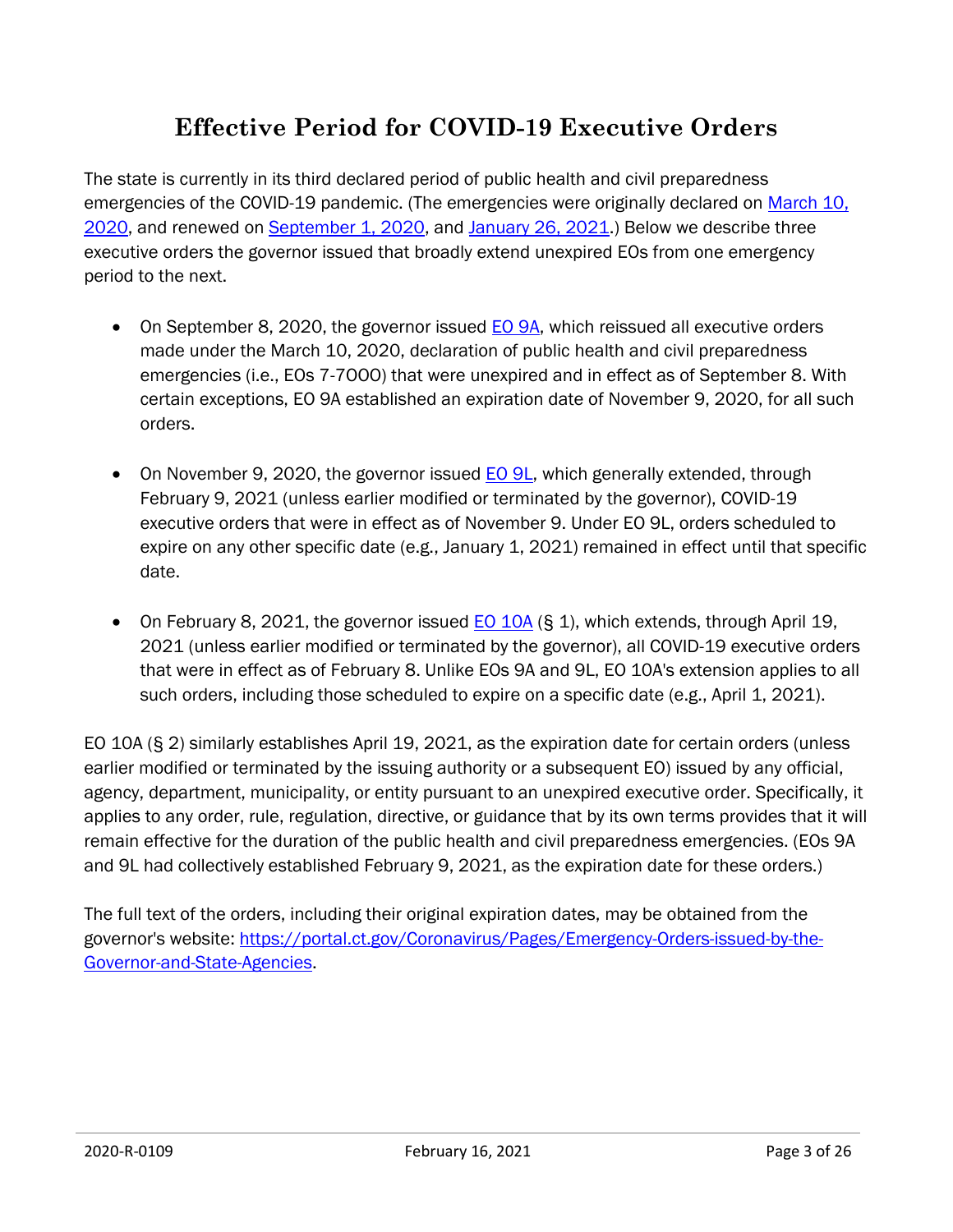# **Table of Contents**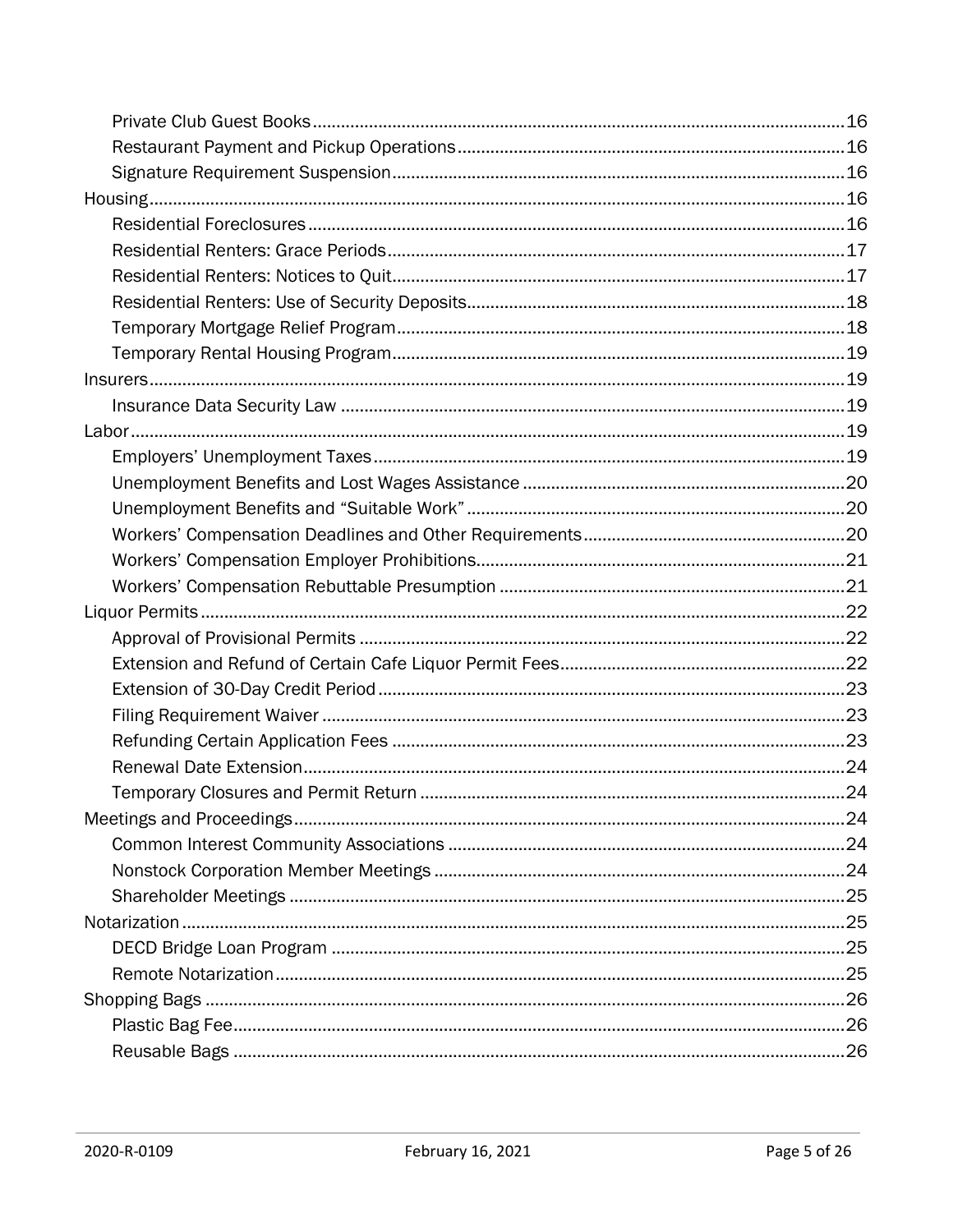# <span id="page-5-0"></span>**Business Closures and Restrictions**

This section summarizes executive orders that close or restrict certain business operations. Sections summarizing provisions that have been entirely repealed or superseded appear in gray. For information on executive orders allowing certain businesses to reopen, see Business Openings.

#### <span id="page-5-1"></span>*Essential and Non-Essential Businesses*

EO 7X:

- Generally required, through May 20, 2020, non-essential businesses and nonprofits to reduce their in-person workforce by 100%
- Allowed non-essential (1) retailers to be staffed onsite if they offered only remote ordering and delivery or curb-side pickup and (2) businesses and nonprofits to allow staff and third parties onsite to the minimum extent necessary to provide security, maintenance, mail and package receipt, and other services the Department of Economic Community Development (DECD) deemed necessary
- Required DECD to determine which businesses are essential and allowed businesses to request to be deemed essential
- Extended previous orders' duration  $(EO 7H, S, 1, Mar. 20, 2020; EO 7J, S, 1, Mar. 22, 2020;$  $(EO 7H, S, 1, Mar. 20, 2020; EO 7J, S, 1, Mar. 22, 2020;$ [EO 7X,](https://portal.ct.gov/-/media/Office-of-the-Governor/Executive-Orders/Lamont-Executive-Orders/Executive-Order-No-7X.pdf?la=en) § 3, Apr. 10, 2020; [DECD Business Exemptions Guidance,](https://portal.ct.gov/DECD/Content/Coronavirus-Business-Recovery/Business-Exemptions-for-Coronavirus) Mar. 22, 2020)
- Repealed by [EO 7PP;](https://portal.ct.gov/-/media/Office-of-the-Governor/Executive-Orders/Lamont-Executive-Orders/Executive-Order-No-7PP.pdf?la=en) see Business Openings for orders allowing certain businesses to reopen

#### <span id="page-5-2"></span>*Extension of Telecommuting Provisions*

EO 7ZZ:

- Generally requires businesses and nonprofits to employ work from home or telecommuting procedures to the maximum extent possible
- Extends previous orders' duration  $(EO 7H, S 1, Mar. 20, 2020; EO 7X, S 3, Apr. 10, 2020; EO$  $(EO 7H, S 1, Mar. 20, 2020; EO 7X, S 3, Apr. 10, 2020; EO$  $(EO 7H, S 1, Mar. 20, 2020; EO 7X, S 3, Apr. 10, 2020; EO$  $(EO 7H, S 1, Mar. 20, 2020; EO 7X, S 3, Apr. 10, 2020; EO$ [7PP,](https://portal.ct.gov/-/media/Office-of-the-Governor/Executive-Orders/Lamont-Executive-Orders/Executive-Order-No-7PP.pdf?la=en) § 1b, May 18, 2020; **EO 7ZZ**, § 10, Jun. 16, 2020)

#### <span id="page-5-3"></span>*Gym, Recreation Facility, and Movie Theater Operations* EO 7PP:

• Prohibited gyms; sports, fitness, and recreation facilities; and movie theaters from operating through June 20, 2020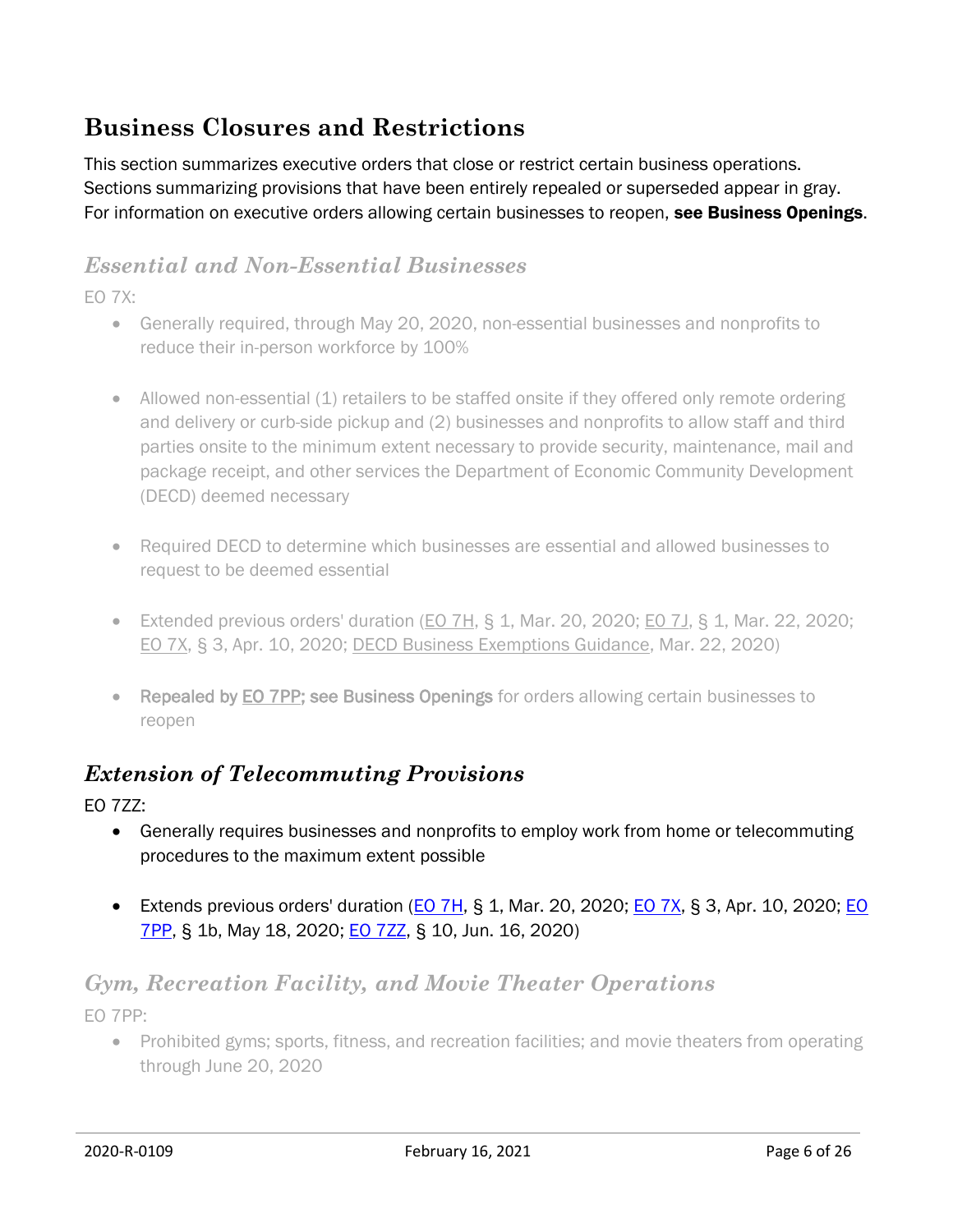- Extended previous orders' duration [\(EO 7D,](https://portal.ct.gov/-/media/Office-of-the-Governor/Executive-Orders/Lamont-Executive-Orders/Executive-Order-No-7D.pdf) § 4, Mar. 16, 2020; [EO 7X,](https://portal.ct.gov/-/media/Office-of-the-Governor/Executive-Orders/Lamont-Executive-Orders/Executive-Order-No-7X.pdf?la=en) § 3, Apr. 10, 2020; [EO 7PP,](https://portal.ct.gov/-/media/Office-of-the-Governor/Executive-Orders/Lamont-Executive-Orders/Executive-Order-No-7PP.pdf) § 4, May 18, 2020)
- Repealed by [EO 7ZZ](https://portal.ct.gov/-/media/Office-of-the-Governor/Executive-Orders/Lamont-Executive-Orders/Executive-Order-No-7ZZ.pdf); see Business Openings for new order concerning gym, recreation facility, and movie theater operations

# <span id="page-6-0"></span>*Hairdressers, Tattoo or Piercing Parlors, and Related Businesses*

EO 7TT:

- Prohibited barbers, hairdressers, and similar providers from operating in public settings through May 31, 2020
- Prohibited nail technicians, electrologists, estheticians, eyelash technicians, and tattoo and piercing providers from operating in public settings
- Modified a previous order ( $EO$  7G, § 4, Mar. 19, 2020;  $EO$  7TT, § 1, May 29, 2020)
- Repealed by EO 722; see Business Openings for modified orders concerning these businesses

#### <span id="page-6-1"></span>*Large Indoor Malls*

EO 7X:

- Closed specified large shopping malls, including indoor common areas and the stores, pharmacies, restaurants, and other establishments in them without their own external entrance through May 20, 2020
- Allowed essential mall-based businesses to remain open if they use only their own external entrances and exits
- Extended previous orders' duration [\(EO](https://portal.ct.gov/-/media/Office-of-the-Governor/Executive-Orders/Lamont-Executive-Orders/Executive-Order-No-7F.pdf?la=en) 7F,  $\S$  1, Mar. 18, 2020; EO [7H,](https://portal.ct.gov/-/media/Office-of-the-Governor/Executive-Orders/Lamont-Executive-Orders/Executive-Order-No-7H.pdf?la=en)  $\S$  1, Mar. 20, 2020; [EO 7X,](https://portal.ct.gov/-/media/Office-of-the-Governor/Executive-Orders/Lamont-Executive-Orders/Executive-Order-No-7X.pdf?la=en) § 3, Apr. 10, 2020)
- Repealed by [EO 7PP;](https://portal.ct.gov/-/media/Office-of-the-Governor/Executive-Orders/Lamont-Executive-Orders/Executive-Order-No-7PP.pdf?la=en) see Business Openings for modified order concerning malls

# <span id="page-6-2"></span>*Mandatory Closing Times for Certain Businesses and Establishments*

EO 9K:

 Allows the DECD commissioner to establish mandatory closing times for any businesses or establishments  $(EO 9K, S 5, Nov. 5, 2020)$  $(EO 9K, S 5, Nov. 5, 2020)$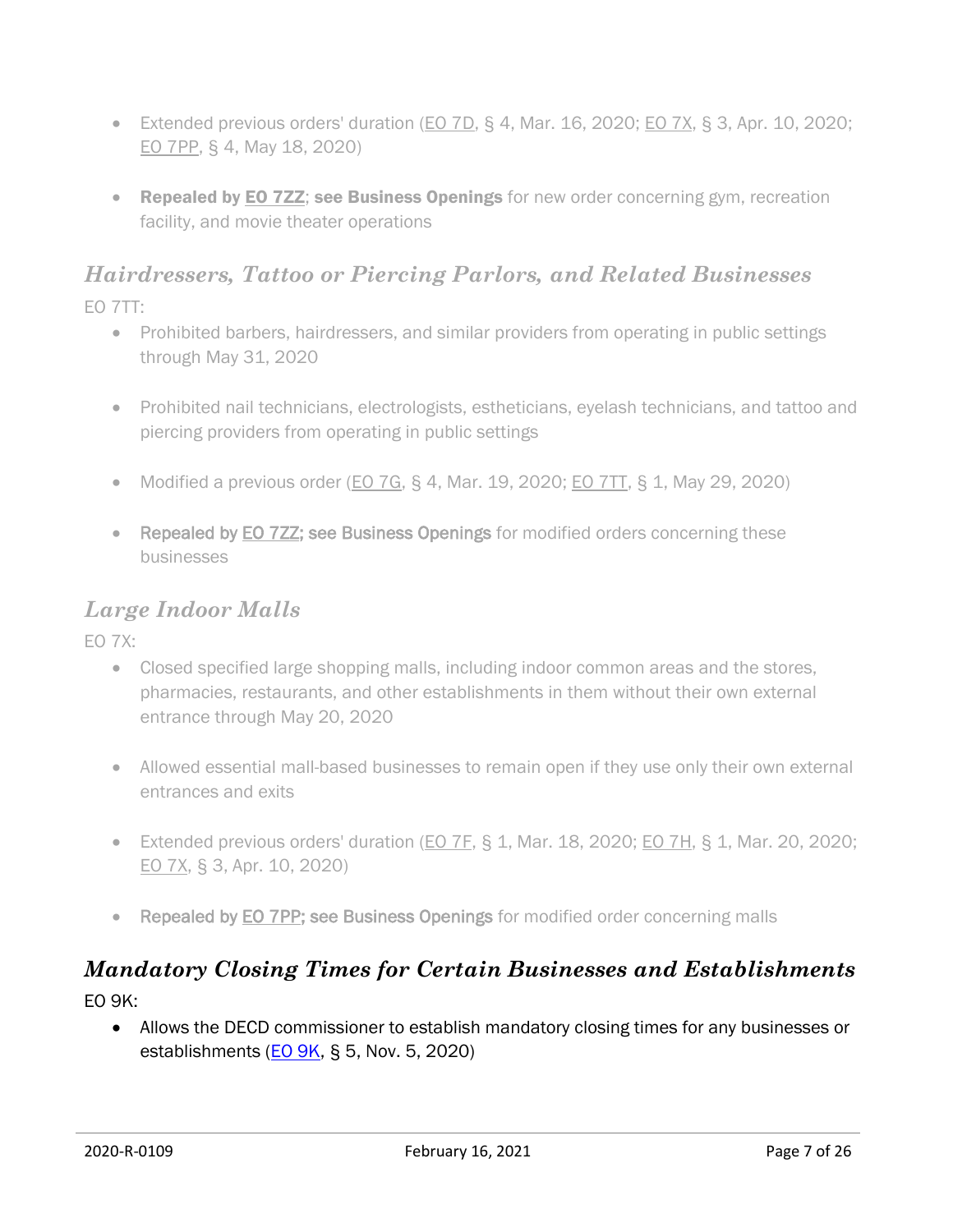#### <span id="page-7-0"></span>*Non-Essential Lodging Prohibition*

EO 7T:

- Generally prohibited non-essential lodging in hotels, motels, short-term rentals, and other similar businesses, except for certain places rented for more than 31 days
- Allowed these businesses to provide lodging only to (1) health care workers, first responders, and other specified workers in certain businesses; (2) vulnerable populations; (3) certain Connecticut residents (e.g., those who are self-isolating); and (4) those receiving specialized medical care or with extenuating circumstances [\(EO 7T,](https://portal.ct.gov/-/media/Office-of-the-Governor/Executive-Orders/Lamont-Executive-Orders/Executive-Order-No-7T.pdf) § 1, Apr. 2, 2020)
- Repealed by [EO 7ZZ;](https://portal.ct.gov/-/media/Office-of-the-Governor/Executive-Orders/Lamont-Executive-Orders/Executive-Order-No-7ZZ.pdf) see Business Openings for new order concerning lodging

#### <span id="page-7-1"></span>*OTB Facility Operations*

EO 7ZZ:

- Closes Off-Track Betting (OTB) facilities through July 20, 2020
- Extends previous orders' duration ( $EO$   $7D$ , § 3, Mar. 16, 2020;  $EO$   $7X$ , § 3, Apr. 10, 2020:  $EO$ [7PP,](https://portal.ct.gov/-/media/Office-of-the-Governor/Executive-Orders/Lamont-Executive-Orders/Executive-Order-No-7PP.pdf) § 4, May 18, 2020; [EO 7ZZ,](https://portal.ct.gov/-/media/Office-of-the-Governor/Executive-Orders/Lamont-Executive-Orders/Executive-Order-No-7ZZ.pdf) § 9, Jun. 16, 2020)

#### <span id="page-7-2"></span>*Places of Public Amusement*

EO 7PP:

- Closed indoor and outdoor places of public amusement (e.g., amusement parks, aquariums, arcades, bowling alleys) through June 20, 2020, except those explicitly permitted to open (see Business Openings)
- Excluded public parks and open recreation areas
- Extended previous orders' duration [\(EO 7F,](https://portal.ct.gov/-/media/Office-of-the-Governor/Executive-Orders/Lamont-Executive-Orders/Executive-Order-No-7F.pdf?la=en) § 2, Mar. 18, 2020; [EO 7X,](https://portal.ct.gov/-/media/Office-of-the-Governor/Executive-Orders/Lamont-Executive-Orders/Executive-Order-No-7X.pdf?la=en) § 3, Apr. 10, 2020; [EO 7PP,](https://portal.ct.gov/-/media/Office-of-the-Governor/Executive-Orders/Lamont-Executive-Orders/Executive-Order-No-7PP.pdf?la=en) § 1, May 18, 2020)
- Repealed by [EO 7AAA;](https://portal.ct.gov/-/media/Office-of-the-Governor/Executive-Orders/Lamont-Executive-Orders/Executive-Order-No-7AAA.pdf) see Business Openings for new order concerning places of public amusement

#### <span id="page-7-3"></span>*Retail Operations*

EO 7X:

• Required, through May 20, 2020, retail establishments that were allowed to remain open to (1) take appropriate and reasonable actions to ensure customers maintain six feet of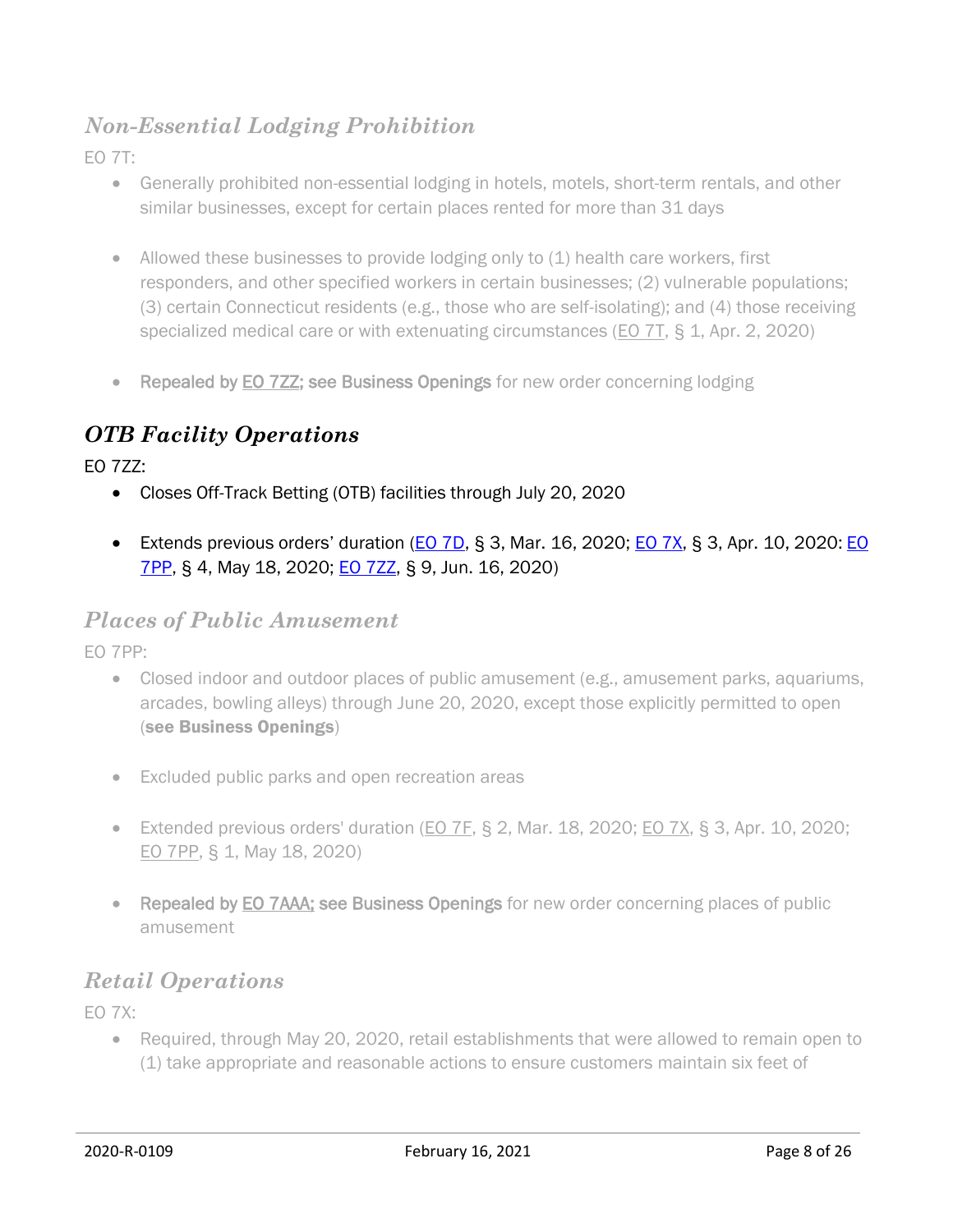distance between one another (including when in line to enter) and (2) if practicable, use touchless payment options

- Required these establishments to take additional protective measures developed by DECD in consultation with the Department of Public Health (DPH), which were mandatory statewide and superseded and preempted any current or future municipal order
- Made firearms transactions appointment-only through May 15, 2020
- Extended previous orders' duration [\(EO 7N,](https://portal.ct.gov/-/media/Office-of-the-Governor/Executive-Orders/Lamont-Executive-Orders/Executive-Order-No-7N.pdf)  $\S$  3, Mar. 26, 2020; [EO 7S,](https://portal.ct.gov/-/media/Office-of-the-Governor/Executive-Orders/Lamont-Executive-Orders/Executive-Order-No-7S.pdf)  $\S$  1, Apr. 1, 2020; [DECD Implementation Order,](https://portal.ct.gov/DECD/Content/Coronavirus-Business-Recovery/Essential-Safe-Store-Rules) Apr. 1, 2020; [EO 7X,](https://portal.ct.gov/-/media/Office-of-the-Governor/Executive-Orders/Lamont-Executive-Orders/Executive-Order-No-7X.pdf?la=en) § 3, Apr. 10, 2020)
- Repealed by [EO 7PP;](https://portal.ct.gov/-/media/Office-of-the-Governor/Executive-Orders/Lamont-Executive-Orders/Executive-Order-No-7PP.pdf) see Business Openings for new order concerning retail establishments

EO 7BB:

- Required DECD to revise its *[Essential Safe Store Rules](https://portal.ct.gov/DECD/Content/Coronavirus-Business-Recovery/Essential-Safe-Store-Rules)* to include face covering requirements [\(EO 7BB,](https://portal.ct.gov/-/media/Office-of-the-Governor/Executive-Orders/Lamont-Executive-Orders/Executive-Order-No-7BB.pdf?la=en) § 1, Apr. 17, 2020)
- *[Essential Safe Store Rules](https://portal.ct.gov/DECD/Content/Coronavirus-Business-Recovery/Essential-Safe-Store-Rules)* superseded by DECD's *[Sector Rules for Retail and Malls](https://portal.ct.gov/-/media/DECD/Covid_Business_Recovery/CTReopensRetail-C4V1.pdf?la=en)* referenced in EO 7PP; see Business Openings for more information

# <span id="page-8-0"></span>*Safe Workplaces*

EO 7V:

- Requires each workplace in the state to take additional protective measures to reduce the transmission risk of COVID-19
- Requires the DECD commissioner, in consultation with the DPH commissioner, to issue legally binding statewide rules setting out these measures; the rules supersede and preempt any current or future municipal order [\(EO 7V,](https://portal.ct.gov/-/media/Office-of-the-Governor/Executive-Orders/Lamont-Executive-Orders/Executive-Order-No-7V.pdf?la=en) § 1, Apr. 7, 2020; DECD Implementation [Order,](https://portal.ct.gov/DECD/Content/Coronavirus-Business-Recovery/Safe-Workplace-Rules-for-Essential-Employers) Apr. 7, 2020)
- See Business Openings for information on how these rules interact with [EO 7PP](https://portal.ct.gov/-/media/Office-of-the-Governor/Executive-Orders/Lamont-Executive-Orders/Executive-Order-No-7PP.pdf)

EO 7BB:

- Requires DECD to revise its *[Safe Workplace Rules for Essential Employees](https://portal.ct.gov/DECD/Content/Coronavirus-Business-Recovery/Safe-Workplace-Rules-for-Essential-Employers)* to include face covering requirements [\(EO 7BB,](https://portal.ct.gov/-/media/Office-of-the-Governor/Executive-Orders/Lamont-Executive-Orders/Executive-Order-No-7BB.pdf?la=en) § 1, Apr. 17, 2020)
- See Business Openings for revised order concerning face covering requirements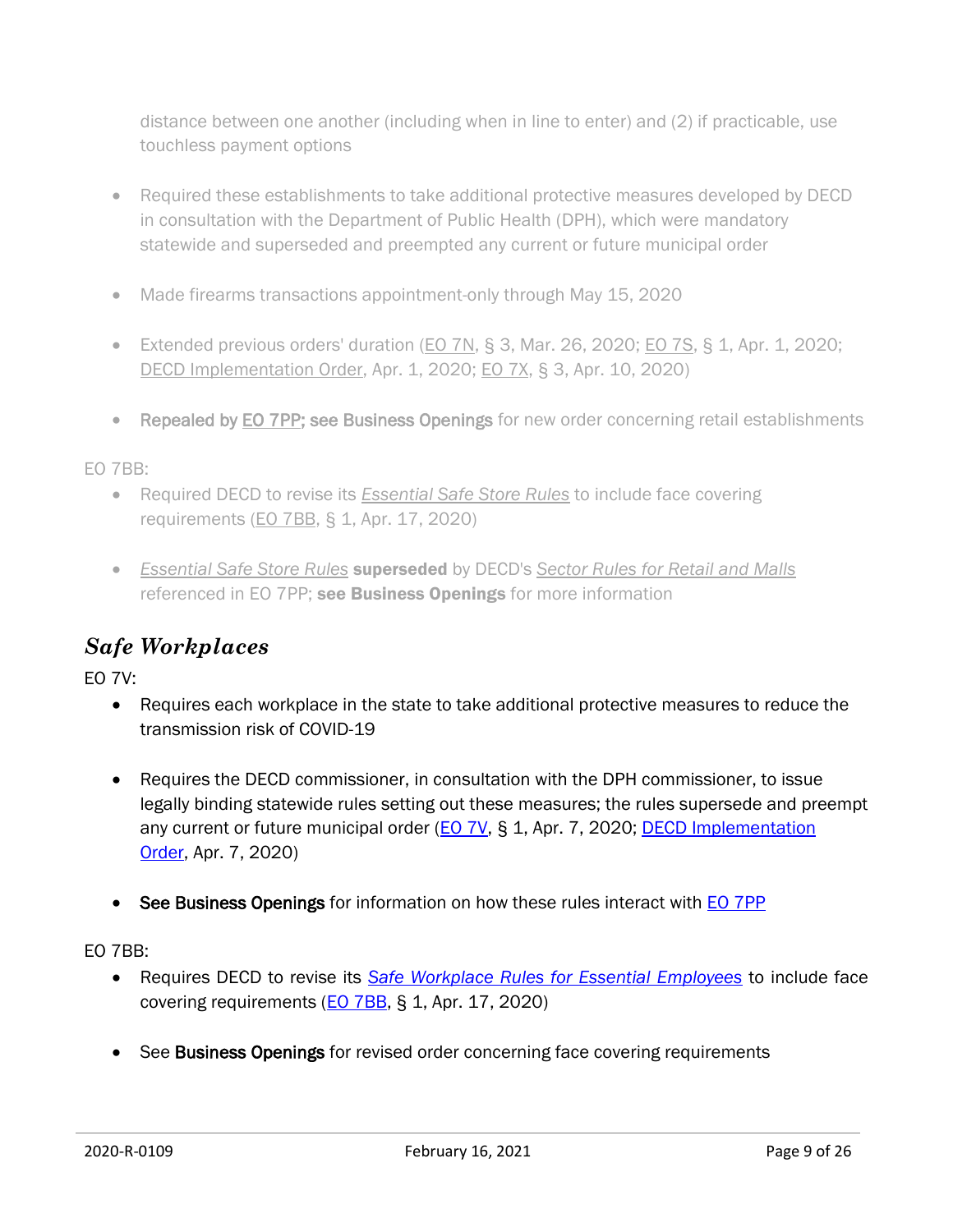# <span id="page-9-0"></span>**Business Openings**

This section summarizes executive orders that allow certain businesses to reopen. For information about the orders that closed or restricted business operations, please see Business Closures and Restrictions or Food and Beverage, as appropriate.

#### <span id="page-9-1"></span>*DECD Authority to Allow Additional Openings*

EO 7PP:

• Allows the DECD commissioner, without additional executive orders, to amend any Sector [Rules](https://portal.ct.gov/DECD/Content/Coronavirus-Business-Recovery/Sector-Rules-and-Certification-for-Reopen) to include additional businesses or business types and provide effective dates for when these entities may reopen  $(EO 7PP, S, 1f, May 18, 2020)$  $(EO 7PP, S, 1f, May 18, 2020)$ 

#### <span id="page-9-2"></span>*DECD Rules*

EO 7PP:

 Specifies that DECD's (1) *[Safe Workplace Rules for Essential Employers](https://portal.ct.gov/DECD/Content/Coronavirus-Business-Recovery/Safe-Workplace-Rules-for-Essential-Employers)* remain in effect for any essential businesses not subject to DECD's Sector Rules and (2) Sector Rules apply to any business permitted to reopen [\(EO 7PP,](https://portal.ct.gov/-/media/Office-of-the-Governor/Executive-Orders/Lamont-Executive-Orders/Executive-Order-No-7PP.pdf?la=en) § 1g, May 18, 2020; [DECD Sector Rules,](https://portal.ct.gov/DECD/Content/Coronavirus-Business-Recovery/Sector-Rules-and-Certification-for-Reopen) May 8, 2020; *[DECD Safe Workplace Rules for Essential Employers](https://portal.ct.gov/DECD/Content/Coronavirus-Business-Recovery/Safe-Workplace-Rules-for-Essential-Employers)*, Apr. 7, 2020)

EO 7NNN:

• Requires the DECD commissioner to establish updated face covering requirements by updating the [Sector Rules,](https://portal.ct.gov/DECD/Content/Coronavirus-Business-Recovery/Sector-Rules-and-Certification-for-Reopen) *[Safe Workplace Rules for Essential Employers,](https://portal.ct.gov/DECD/Content/Coronavirus-Business-Recovery/Safe-Workplace-Rules-for-Essential-Employers)* and other rules issued pursuant to previous EOs ( $E_0$  7NNN, § 1b, Aug. 14, 2020)

#### <span id="page-9-3"></span>*Enforcement of Rules Governing Business Openings*

EO 7PP:

- Makes it a public nuisance to violate DECD's [Sector Rules](https://portal.ct.gov/DECD/Content/Coronavirus-Business-Recovery/Sector-Rules-and-Certification-for-Reopen) on the reopening of various businesses
- Authorizes local or district health directors to order the closure of "public health facilities" that do not comply with the sector rules; term includes hair and nail salons and similar establishments, tattoo or piercing establishments, restaurants, and any locations licensed for on-premises alcohol consumption
- Requires the public health commissioner to designate to municipal employees or officials the authority over these public nuisances by entities, other than public health facilities; the municipal chief executive officer selects these employees or officials, who cannot be local or district health directors or their staff; authorizes these designees to order the closure of entities that do not comply with the sector rules [\(EO 7PP,](https://portal.ct.gov/-/media/Office-of-the-Governor/Executive-Orders/Lamont-Executive-Orders/Executive-Order-No-7PP.pdf) § 2, May 18, 2020)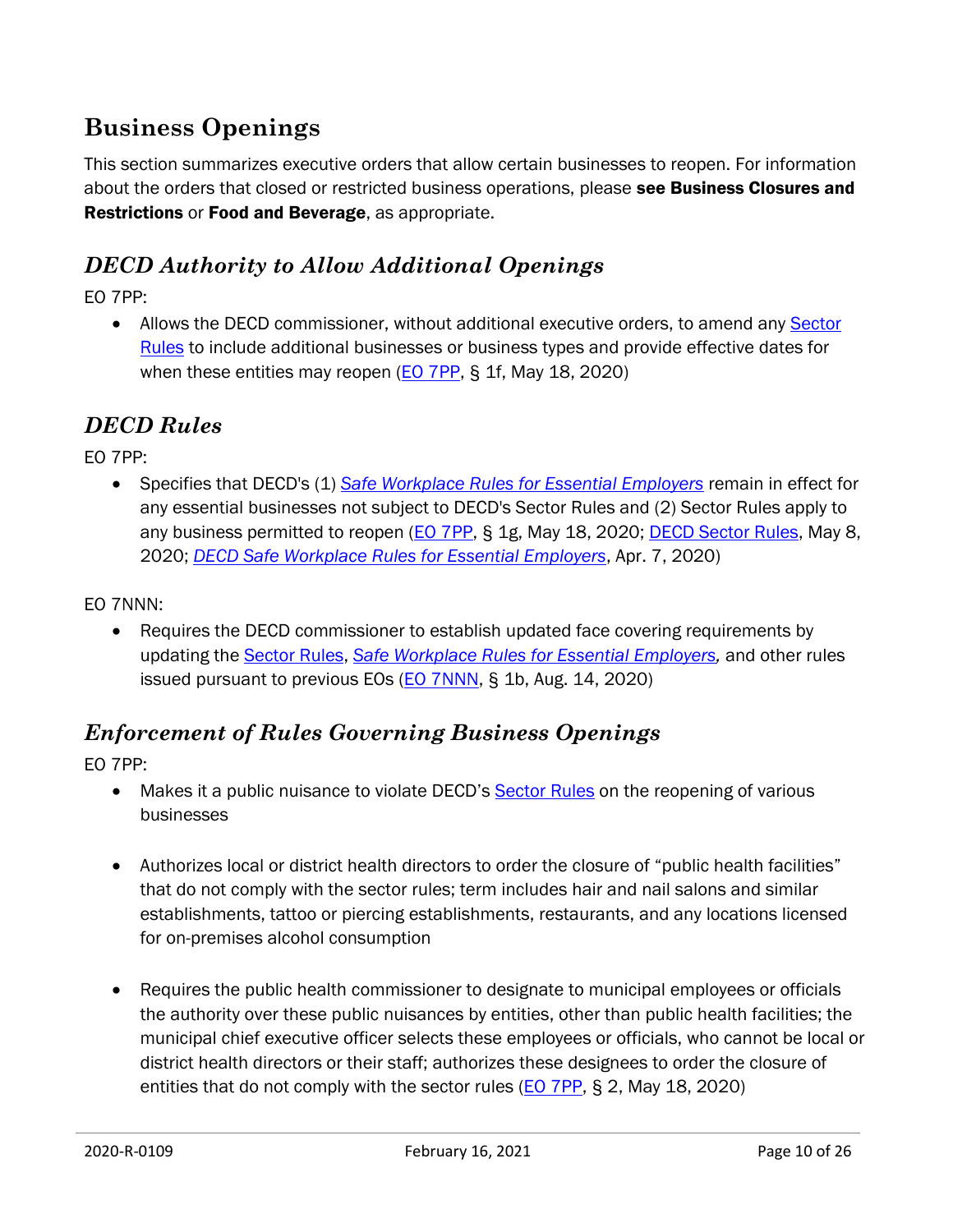#### <span id="page-10-0"></span>*Gym, Recreation Facility, and Movie Theater Operations*

EO 7ZZ:

 Allows gyms; sports, fitness, and recreation facilities; and movie theaters to operate in accordance with DECD's sector rules for [sports and fitness facilities](https://portal.ct.gov/-/media/DECD/Covid_Business_Recovery-Phase-2/0617CTReopens_Sports_FitnessCenters-_C6_V1.pdf) or [indoor recreation](https://portal.ct.gov/-/media/DECD/Covid_Business_Recovery-Phase-2/Indoor_Recreation_C3_V1.pdf) [venues,](https://portal.ct.gov/-/media/DECD/Covid_Business_Recovery-Phase-2/Indoor_Recreation_C3_V1.pdf) as appropriate [\(EO 7ZZ,](https://portal.ct.gov/-/media/Office-of-the-Governor/Executive-Orders/Lamont-Executive-Orders/Executive-Order-No-7ZZ.pdf) § 7, Jun. 16, 2020)

#### <span id="page-10-1"></span>*Hair Salons and Barbershops*

EO 7TT:

 Allows hair salons and barbershops to operate in accordance with DECD's *[Sector Rules for](https://portal.ct.gov/-/media/DECD/Covid_Business_Recovery/CTReopensHairBarbershopsC5V051220.pdf?la=en)  [Hair Salons and Barbershops](https://portal.ct.gov/-/media/DECD/Covid_Business_Recovery/CTReopensHairBarbershopsC5V051220.pdf?la=en)* [\(EO 7TT,](https://portal.ct.gov/-/media/Office-of-the-Governor/Executive-Orders/Lamont-Executive-Orders/Executive-Order-No-7TT.pdf?la=en) § 1, May 29, 2020)

#### <span id="page-10-2"></span>*Indoor Dining*

EO 7ZZ:

 Allows indoor dining in accordance with DECD's *[Sector Rules for Restaurants](https://portal.ct.gov/-/media/DECD/Covid_Business_Recovery-Phase-2/IndoorDining__C3_V1.pdf)* [\(EO 7ZZ,](https://portal.ct.gov/-/media/Office-of-the-Governor/Executive-Orders/Lamont-Executive-Orders/Executive-Order-No-7ZZ.pdf) § 4, Jun. 16, 2020)

#### <span id="page-10-3"></span>*Museums and Zoos*

EO 7PP:

 Allows museums and zoos to reopen subject to DECD's *[Sector Rules for Museums and Zoos](https://portal.ct.gov/-/media/DECD/Covid_Business_Recovery/CTReopens_MuseumsZoos_C4_V2.pdf?la=en)* [\(EO 7PP,](https://portal.ct.gov/-/media/Office-of-the-Governor/Executive-Orders/Lamont-Executive-Orders/Executive-Order-No-7PP.pdf?la=en) § 1d, May 18, 2020)

#### <span id="page-10-4"></span>*Offices*

EO 7PP:

- Allows offices to reopen pursuant to DECD's *[Sector Rules for Offices](https://portal.ct.gov/-/media/DECD/Covid_Business_Recovery/CTReopens_Offices_C4_V1.pdf?la=en)*
- Supersedes a previous order's on-site staffing provisions [\(EO 7PP,](https://portal.ct.gov/-/media/Office-of-the-Governor/Executive-Orders/Lamont-Executive-Orders/Executive-Order-No-7PP.pdf?la=en) § 1b, May 18, 2020)

#### <span id="page-10-5"></span>*Outdoor Dining*

EO 9K:

- Allows eating establishments and places serving alcohol for on-premises consumption to serve food outdoors in accordance with the outdoor dining provisions in [EO 7MM,](https://portal.ct.gov/-/media/Office-of-the-Governor/Executive-Orders/Lamont-Executive-Orders/Executive-Order-No-7MM.pdf) DECD's *[Sector Rules for Restaurants](https://portal.ct.gov/-/media/DECD/Covid_Business_Recovery/CTReopens_Restaurants_C5_V1.pdf?la=en)*, and any EO on selling or serving alcohol
- Extends any provisions and approvals granted for expanded outdoor dining through February 9, 2021, subject to any mandatory closures (see e.g., *Mandatory Closing Times for Certain Businesses and Establishments*, [EO 9K,](https://portal.ct.gov/-/media/Office-of-the-Governor/Executive-Orders/Lamont-Executive-Orders/Executive-Order-No-9K.pdf) § 5)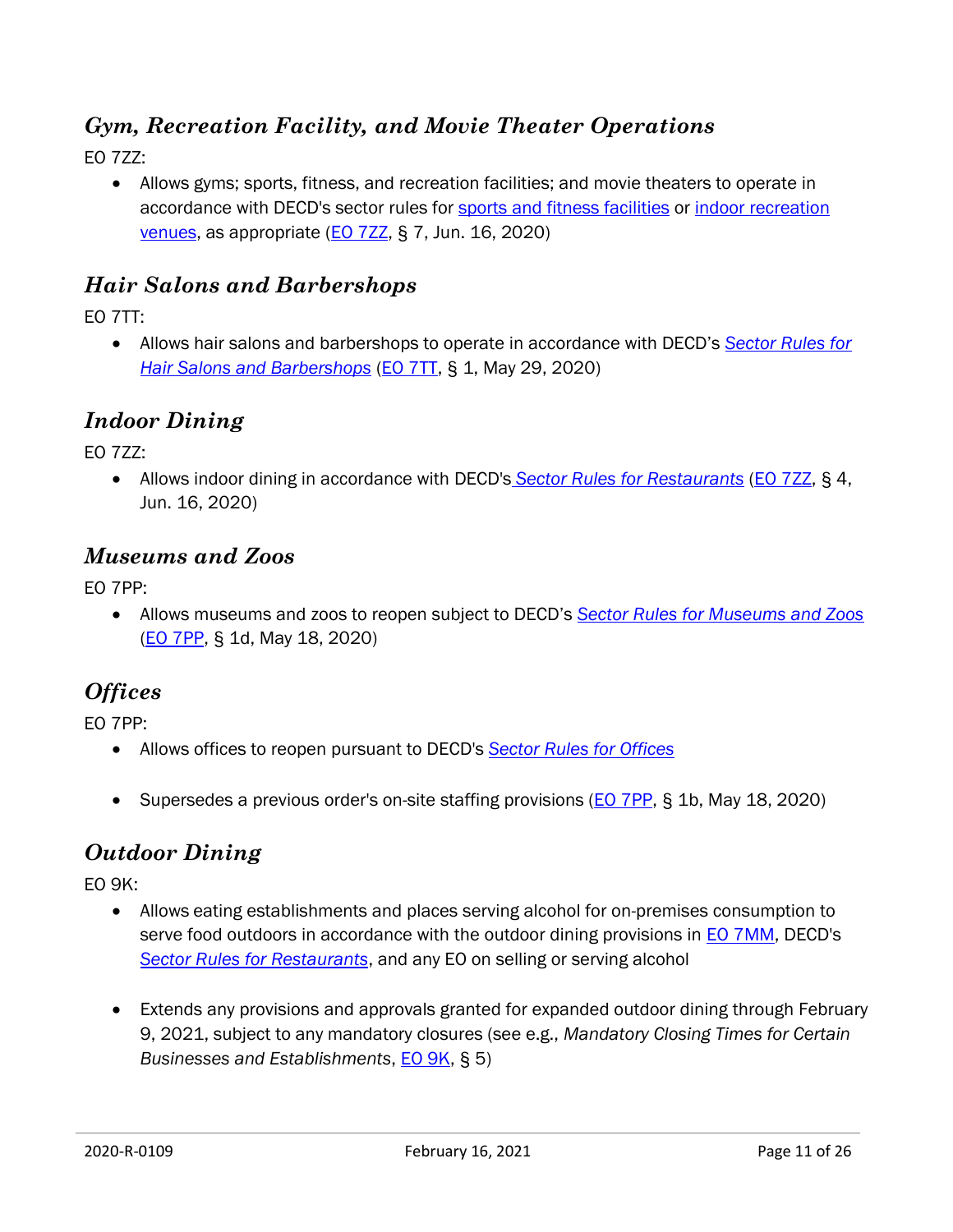- Allows alcohol sales with the sale of food only in accordance with **EO 7MM [\(EO 7PP,](https://portal.ct.gov/-/media/Office-of-the-Governor/Executive-Orders/Lamont-Executive-Orders/Executive-Order-No-7PP.pdf) § 1a**, May 18, 2020; **EO 9K, § 6, Nov. 5, 2020**)
- See Food and Beverage for more information

#### <span id="page-11-0"></span>*Outdoor Recreation and Other Businesses*

EO 7PP:

- Allows any business covered by DECD's *[Sector Rules for General Business](https://portal.ct.gov/-/media/DECD/Covid_Business_Recovery-Aug-14-updates/CTReopensSL_GenBus814.pdf)* to reopen
- Allows DECD to amend this list of covered business types from time to time [\(EO 7PP,](https://portal.ct.gov/-/media/Office-of-the-Governor/Executive-Orders/Lamont-Executive-Orders/Executive-Order-No-7PP.pdf?la=en) § 1e, May 18, 2020)

#### <span id="page-11-1"></span>*Personal Services*

EO 7ZZ:

 Allows cosmeticians, nail technicians, electrologists, estheticians, eyelash technicians, and tattoo and piercing providers to operate in accordance with DECD's *[Sector Rules for](https://portal.ct.gov/-/media/DECD/Covid_Business_Recovery-Phase-2/Prsnl-Srvcs_C3_v1.pdf)  [Personal Services](https://portal.ct.gov/-/media/DECD/Covid_Business_Recovery-Phase-2/Prsnl-Srvcs_C3_v1.pdf)* [\(EO 7ZZ,](https://portal.ct.gov/-/media/Office-of-the-Governor/Executive-Orders/Lamont-Executive-Orders/Executive-Order-No-7ZZ.pdf) § 6, Jun. 16, 2020)

#### <span id="page-11-2"></span>*Places of Public Amusement*

EO 7AAA:

- Allows places of public amusement to operate in accordance with DECD's *[Sector Rules for](https://portal.ct.gov/-/media/DECD/Covid_Business_Recovery-Phase-2/Amusement_Parks_C3_V1.pdf)  [Amusement Parks](https://portal.ct.gov/-/media/DECD/Covid_Business_Recovery-Phase-2/Amusement_Parks_C3_V1.pdf)*
- Modifies a previous order ( $E_0$  7ZZ, § 8, Jun. 16, 2020; [EO 7AAA,](https://portal.ct.gov/-/media/Office-of-the-Governor/Executive-Orders/Lamont-Executive-Orders/Executive-Order-No-7AAA.pdf) § 1, Jun. 17, 2020)

#### <span id="page-11-3"></span>*Retail and Malls*

EO 7PP:

 Allows retail establishments and malls to operate in accordance with DECD's *[Sector Rules](https://portal.ct.gov/-/media/DECD/Covid_Business_Recovery/CTReopensRetail-C4V1.pdf?la=en)  [for Retail and Malls](https://portal.ct.gov/-/media/DECD/Covid_Business_Recovery/CTReopensRetail-C4V1.pdf?la=en)* [\(EO 7PP,](https://portal.ct.gov/-/media/Office-of-the-Governor/Executive-Orders/Lamont-Executive-Orders/Executive-Order-No-7PP.pdf) § 1c, May 18, 2020)

#### <span id="page-11-4"></span>*Temporary Lodging*

EO 7ZZ:

 Allows hotels and other commercial lodging, including timeshares or multi-unit lodging that operate like hotels or employ staff on-site, to operate in accordance with DECD's *[Sector](https://portal.ct.gov/-/media/DECD/Covid_Business_Recovery-Phase-2/Hotels_Lodging_C4_V1.pdf)  [Rules for Hotels/Lodging](https://portal.ct.gov/-/media/DECD/Covid_Business_Recovery-Phase-2/Hotels_Lodging_C4_V1.pdf)* [\(EO 7ZZ,](https://portal.ct.gov/-/media/Office-of-the-Governor/Executive-Orders/Lamont-Executive-Orders/Executive-Order-No-7ZZ.pdf) § 1, Jun. 16, 2020)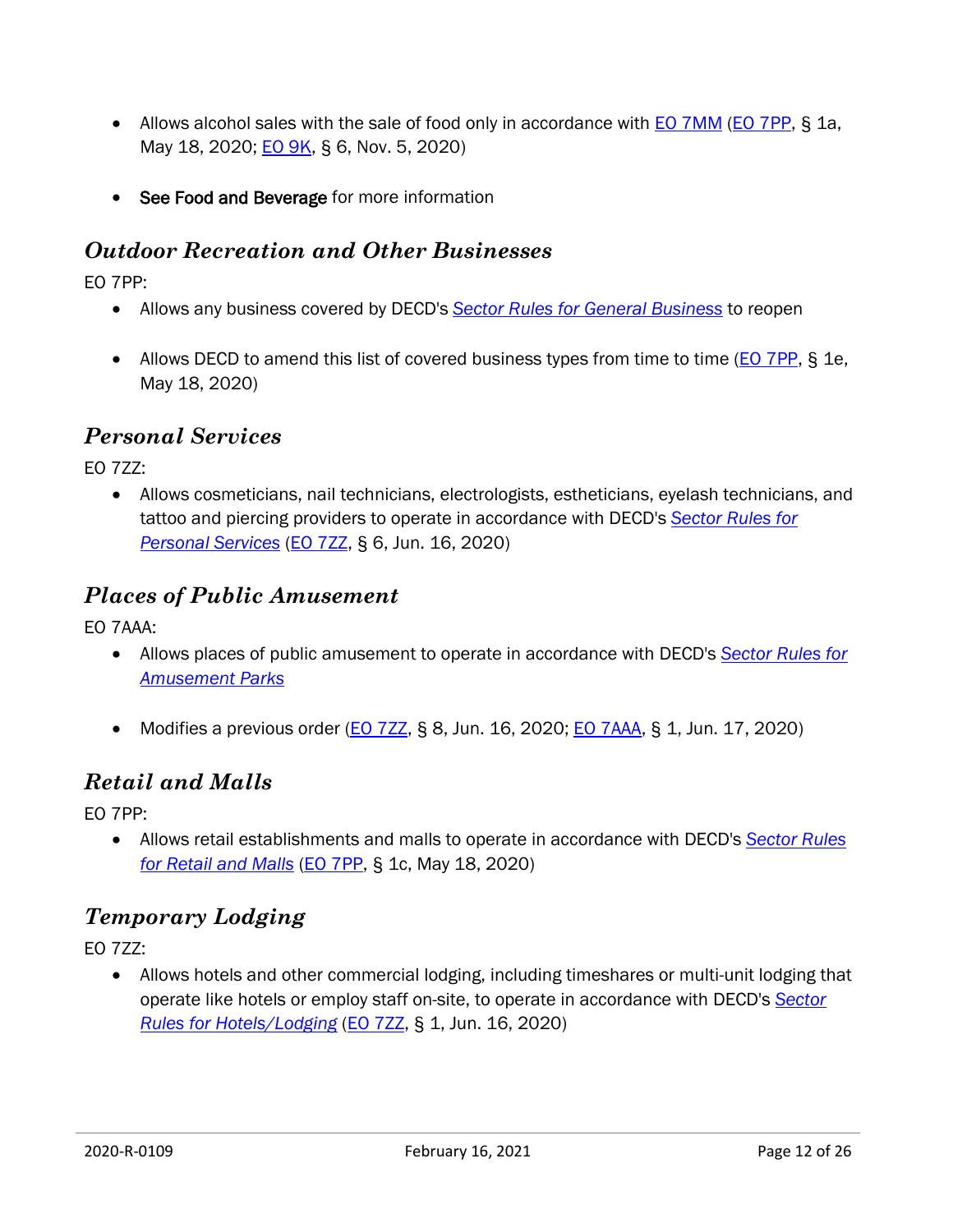# <span id="page-12-0"></span>**Food and Beverage**

#### <span id="page-12-1"></span>*Alcohol Sales by Caterers*

EO 9R:

- Authorizes the Department of Consumer Protection (DCP) commissioner to allow caterer permittees to sell and provide closed or sealed alcohol containers to individuals or businesses for which they have been hired to cater food for off-premises private gatherings or special events, including those that are virtual, subject to certain conditions
- Requires that each alcohol sale or delivery be accompanied by a food order and occur during package store hours of operation
- Allows permittees to deliver alcohol to the contracted individuals or businesses or have them pick up alcohol with food orders at the caterer's premise
- Allows individuals who participate in the gathering or event to pick up their own food and alcohol at the caterer's premises, but the caterer cannot deliver alcohol to them ([EO 9R,](https://portal.ct.gov/-/media/Office-of-the-Governor/Executive-Orders/Lamont-Executive-Orders/Executive-Order-No-9R.pdf) § 3, Dec. 16, 2020)

#### <span id="page-12-2"></span>*Alcohol Sales by Charitable Organizations*

EO 9O:

- Authorizes the DCP commissioner to allow charitable organizations, for fundraising purposes, to sell alcohol for off-premises consumption in its original sealed container
- Allows sales outside the hours permitted for on-premises consumption sales, but consumers must pick up the alcohol during those hours (**EO 90**, § 2, Dec. 1, 2020; DCP Implementation [Order,](https://portal.ct.gov/-/media/DCP/Awareness-and-Prevention/IO-Charitable-Organizations-10_14_20_Final.pdf) Dec. 2, 2020)

#### <span id="page-12-3"></span>*Alcohol Sales by Take-Out or Delivery*

EO 7ZZ:

- Allows sales of sealed alcohol containers by (1) restaurant, cafe, or tavern liquor permittees for pickup with the sale of food and (2) manufacturer permittees for off-premises consumption
- Allows (1) the above permittees to deliver alcoholic beverages directly to consumers under the same conditions as for pickup and (2) manufacturer permittees for cider and apple brandy and eau-de-vie to open for pickup or delivery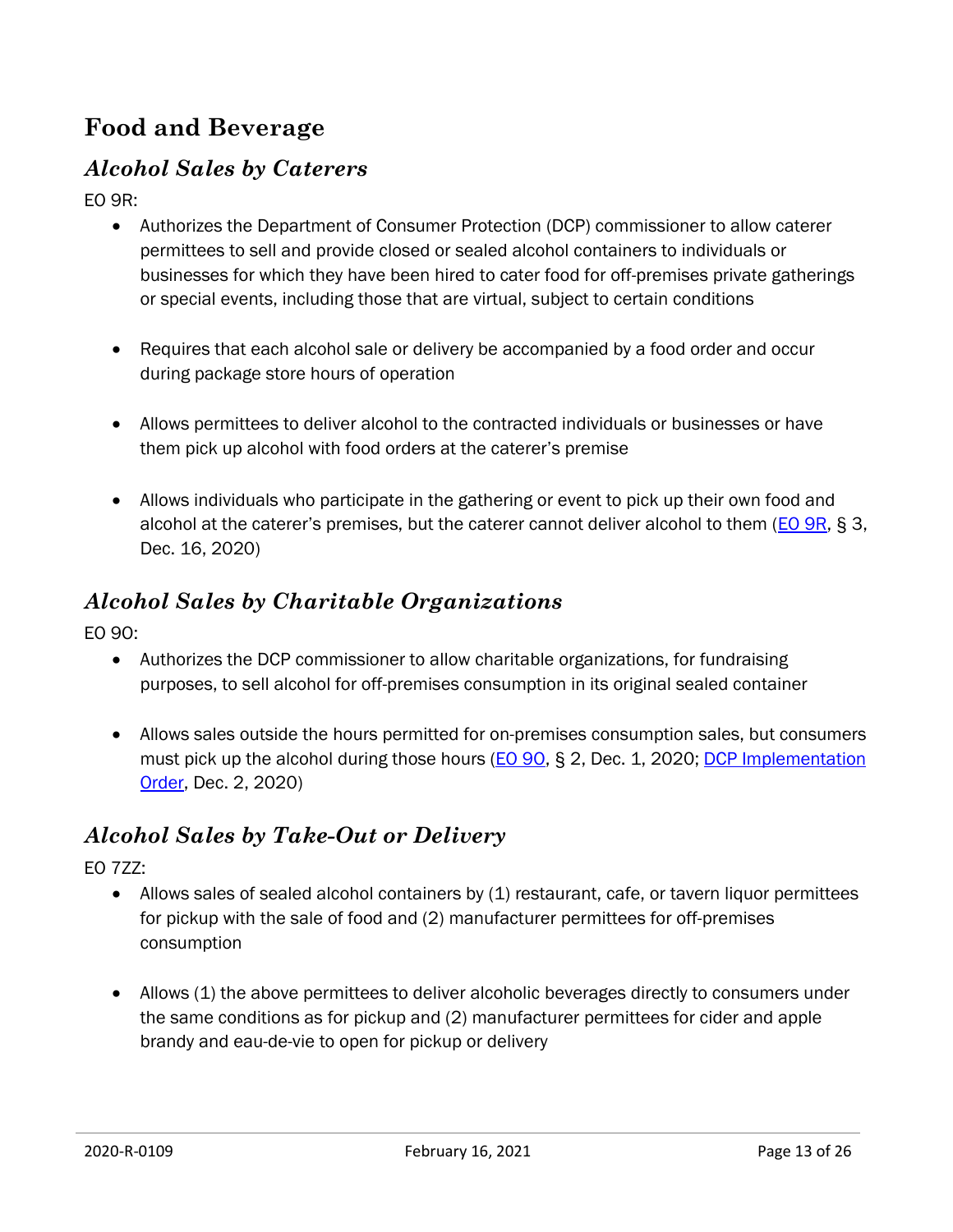- Allows club, nonprofit club, or golf country club permittees to deliver or offer pickup of food and alcohol to their members under the same conditions as restaurants
- Allows hotel liquor permittees to sell alcoholic beverages for pickup or delivery consistent with the same requirements as other permittees under prior EOs and DECD's *[Sector Rules](https://portal.ct.gov/-/media/DECD/Covid_Business_Recovery-Phase-2/IndoorDining__C3_V1.pdf)  [for Restaurants](https://portal.ct.gov/-/media/DECD/Covid_Business_Recovery-Phase-2/IndoorDining__C3_V1.pdf)*
- Allows permittees to sell mixed drinks in closed or sealed containers if (1) their permit allows them to sell mixed drinks, (2) all other sale conditions meet prior EO requirements, and (3) the sale is consistent with local or municipal open container ordinances or other requirements
- Modifies previous orders [\(EO 7G,](https://portal.ct.gov/-/media/Office-of-the-Governor/Executive-Orders/Lamont-Executive-Orders/Executive-Order-No-7G.pdf) § 3, Mar. 19, 2020; [DCP Implementation Order,](https://portal.ct.gov/-/media/DCP/LIQUOR_CONTROL/Latest%20Liquor%20News%20Alerts/Implementation%20Order-%20DCP%20Final%20(003)) Mar. 19, 2020; [EO 7T,](https://portal.ct.gov/-/media/Office-of-the-Governor/Executive-Orders/Lamont-Executive-Orders/Executive-Order-No-7T.pdf) § 2, Apr. 2, 2020; [DCP Implementation Order,](https://portal.ct.gov/-/media/DCP/LIQUOR_CONTROL/Latest-Liquor-News-Alerts/7G_7T_IO.pdf?la=en) Apr. 2, 2020; [EO 7MM,](https://portal.ct.gov/-/media/Office-of-the-Governor/Executive-Orders/Lamont-Executive-Orders/Executive-Order-No-7MM.pdf?la=en) § 4, May 12, 2020; *EO 7PP*, § 5, May 18, 2020; *EO 7ZZ*, § 5, Jun. 16, 2020)

#### <span id="page-13-0"></span>*Alcohol Served with Outdoor Dining*

EO 7WW:

- Allows alcohol permittees to serve alcohol with outdoor dining (i.e., food prepared on the premises or at a food truck adjacent to the premises) without complying with certain requirements under existing law, regulation, and practice (e.g., patio or extension of use permit)
- Allows caterer permittees and restaurant permittees for catering establishments to provide outdoor alcohol service with outdoor dining at any location allowed under their permit
- Requires permittees to comply with the following:
	- the outdoor dining requirements under § 2 of **EO** 7MM
	- any **DECD** rules for outdoor dining, including social distancing
	- any municipal requirements for outdoor dining and liquor sales
	- other existing liquor laws and regulations, including the requirement that they serve only the types of alcohol authorized by their permit
- Prohibits (1) live entertainment, unless it was previously allowed or the permittee obtains permission, and (2) consumer bars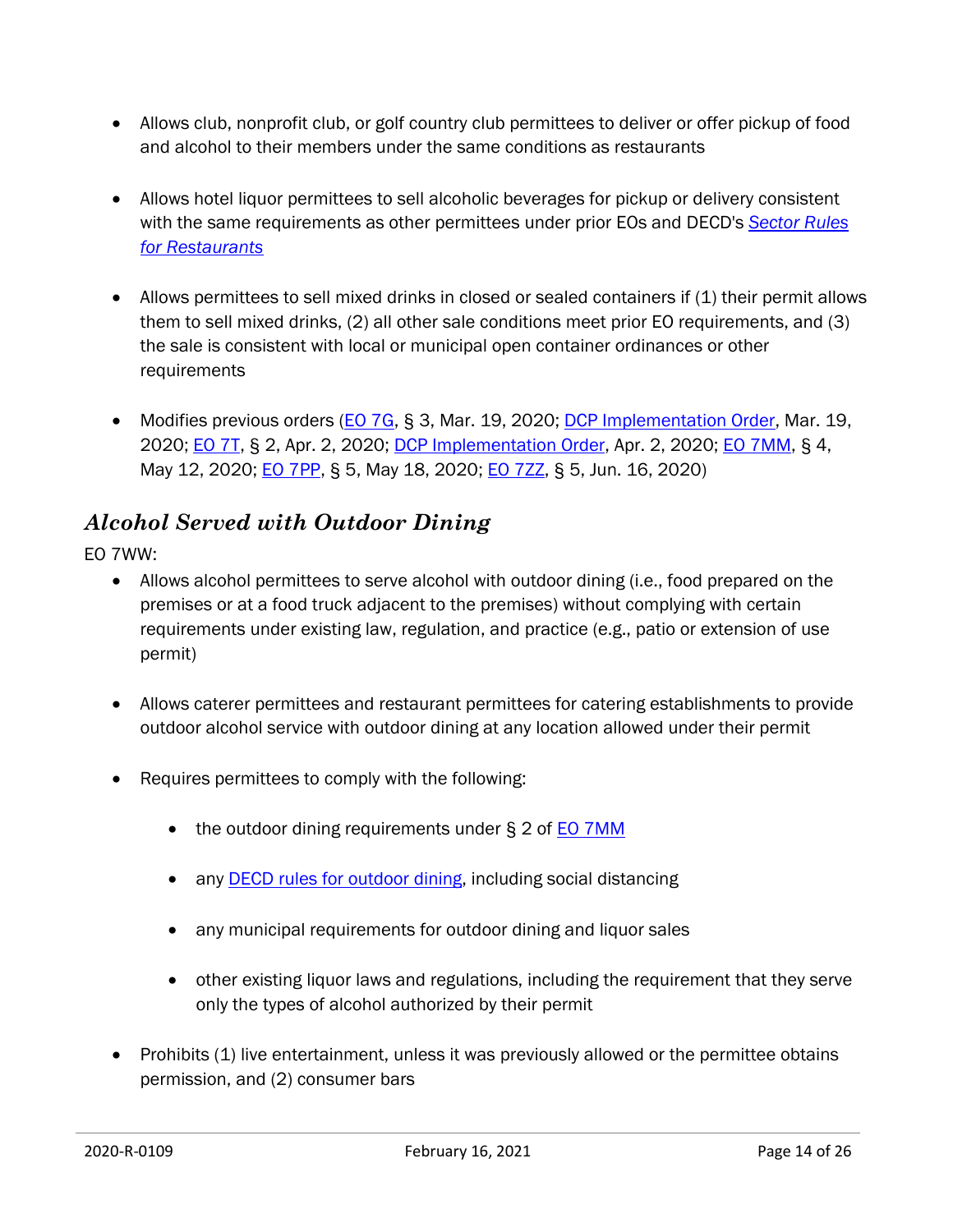- Limits outdoor service provided by club permittees, to members and their families and guests
- Modifies a previous order [\(EO 7MM,](https://portal.ct.gov/-/media/Office-of-the-Governor/Executive-Orders/Lamont-Executive-Orders/Executive-Order-No-7MM.pdf?la=en) § 3, May 12, 2020; [EO 7WW,](https://portal.ct.gov/-/media/Office-of-the-Governor/Executive-Orders/Lamont-Executive-Orders/Executive-Order-No-7WW.pdf) § 3, Jun. 4, 2020)

#### <span id="page-14-0"></span>*Beer or Wine Coil Cleaning Requirements*

EO 7W:

 Exempts premises that normally sell beer or wine for on-premises consumption from the weekly pipeline cleaning requirement unless the permittee is selling growlers for offpremises consumption (**EO 7W, § 3, Apr. 9, 2020**)

#### <span id="page-14-1"></span>*Curbside Pickup of Alcoholic Beverages*

EO 7R:

 Allows package store and grocery store beer permittees to provide curbside pickup of alcoholic beverage sales [\(EO 7R,](https://portal.ct.gov/-/media/Office-of-the-Governor/Executive-Orders/Lamont-Executive-Orders/Executive-Order-No-7R.pdf) § 5, Mar. 31, 2020; [DCP Implementation Order,](https://portal.ct.gov/-/media/DCP/LIQUOR_CONTROL/Latest-Liquor-News-Alerts/DCP_IO_7R.pdf?la=en) Mar. 31, 2020)

#### <span id="page-14-2"></span>*Food Trucks at Rest Areas*

EO 7X:

- Authorizes the Department of Transportation (DOT) commissioner to allow food trucks to operate at interstate highway rest areas until the end of the (1) state's declared emergencies or (2) Federal Highway Administration's (FHWA) temporary suspension of commercial activity restrictions in these areas [\(FHWA 05-20\)](https://cms8.fhwa.dot.gov/newsroom/federal-highway-administration-issues-notice-allowing-states-permit-use-food-trucks-rest), whichever is earlier
- **Empowers the commissioner to issue any necessary implementing orders (** $E_0$  **7X, § 5, Apr.**) 10, 2020; [DOT Implementation Notice,](https://portal.ct.gov/DOT/News-from-the-Connecticut-Department-of-Transportation/2020/Food-Trucks-Temporarily-Permitted-at-CTDOT-Highway-Rest-Areas) Apr. 10, 2020)

#### <span id="page-14-3"></span>*Limited Operations for Places that Serve Food or Alcohol*

EO 9K:

- Limits eating establishments and places serving alcohol for on-premises consumption to only serving food for off-premises consumption through May 20, 2020
- Prohibits indoor dining through June 17, 2020
- Prohibits, until February 9, 2021, permittees that primarily sell alcohol for on-premises consumption from selling alcohol without selling food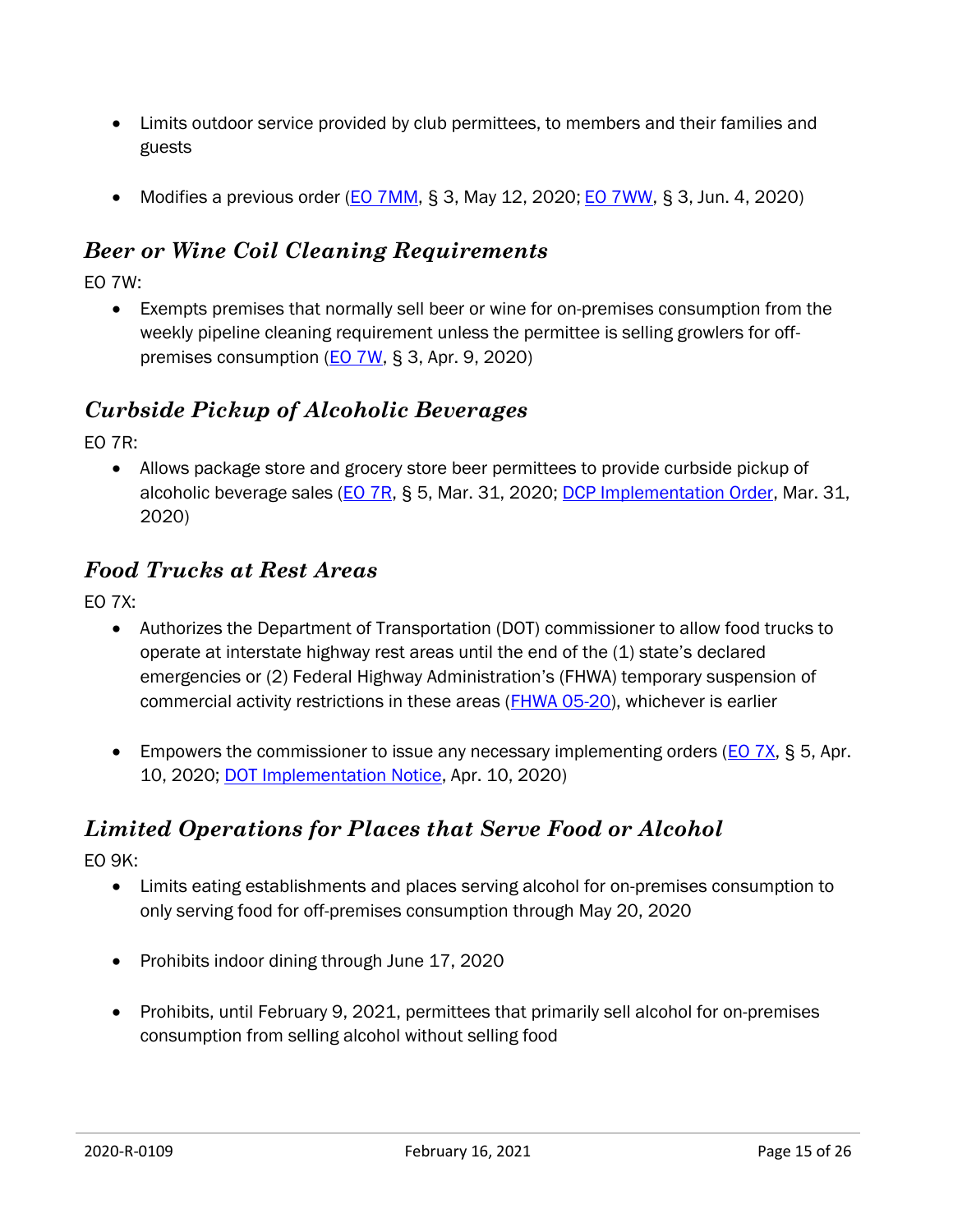- Extends previous orders' duration ( $E$ O 7D, § 2, Mar. 16, 2020;  $E$ O 7X, § 3, Apr. 10, 2020;  $E$ O [7PP,](https://portal.ct.gov/-/media/Office-of-the-Governor/Executive-Orders/Lamont-Executive-Orders/Executive-Order-No-7PP.pdf?la=en) § 1, May 18, 2020; [EO 7ZZ,](https://portal.ct.gov/-/media/Office-of-the-Governor/Executive-Orders/Lamont-Executive-Orders/Executive-Order-No-7ZZ.pdf) § 4, Jun. 16, 2020; [EO 9,](https://portal.ct.gov/-/media/Office-of-the-Governor/Executive-Orders/Lamont-Executive-Orders/Executive-Order-No-9.pdf) § 2, Sept. 4, 2020; [EO 9D,](https://portal.ct.gov/-/media/Office-of-the-Governor/Executive-Orders/Lamont-Executive-Orders/Executive-Order-No-9D.pdf) § 1, Sept. 25, 2020; [EO 9K,](https://portal.ct.gov/-/media/Office-of-the-Governor/Executive-Orders/Lamont-Executive-Orders/Executive-Order-No-9K.pdf) § 7, Nov. 5, 2020)
- See Business Openings for modified orders allowing indoor and outdoor dining under certain conditions

#### <span id="page-15-0"></span>*Private Club Guest Books*

EO 7RR:

 Waives the requirement that club, nonprofit club, and golf country club permittees maintain a guest book with information on members' guests ([EO 7RR,](https://portal.ct.gov/-/media/Office-of-the-Governor/Executive-Orders/Lamont-Executive-Orders/Executive-Order-No-7RR.pdf) § 3, May 21, 2020)

#### <span id="page-15-1"></span>*Restaurant Payment and Pickup Operations*

EO 7N:

- Requires restaurants, eating establishments, and bars selling food for off-premises consumption to limit individuals entering their premises to those picking up and paying for orders
- Requires, to the extent reasonably practical and available, establishments to use touchless or remote payment systems [\(EO 7N,](https://portal.ct.gov/-/media/Office-of-the-Governor/Executive-Orders/Lamont-Executive-Orders/Executive-Order-No-7N.pdf?la=en) § 2, Mar. 26, 2020)

#### <span id="page-15-2"></span>*Signature Requirement Suspension*

EO 7W:

 Suspends the requirement that consumers sign for alcoholic beverages at the curb or upon delivery, provided they are not intoxicated and their age is verified to be 21 or older [\(EO 7W,](https://portal.ct.gov/-/media/Office-of-the-Governor/Executive-Orders/Lamont-Executive-Orders/Executive-Order-No-7W.pdf) § 4, Apr. 9, 2020; [DCP Implementation Order,](https://portal.ct.gov/-/media/DCP/LIQUOR_CONTROL/Latest-Liquor-News-Alerts/7W_IO.pdf?la=en) Apr. 9, 2020)

# <span id="page-15-3"></span>**Housing**

#### <span id="page-15-4"></span>*Residential Foreclosures*

EO 9T:

• Prohibits state marshals from executing ejectment on foreclosure judgments related to residential property before January 2, 2021 (concerning foreclosures of mortgages or liens, or any equitable relief) ( $EO$   $9T$ , § 1h, Dec. 23, 2020)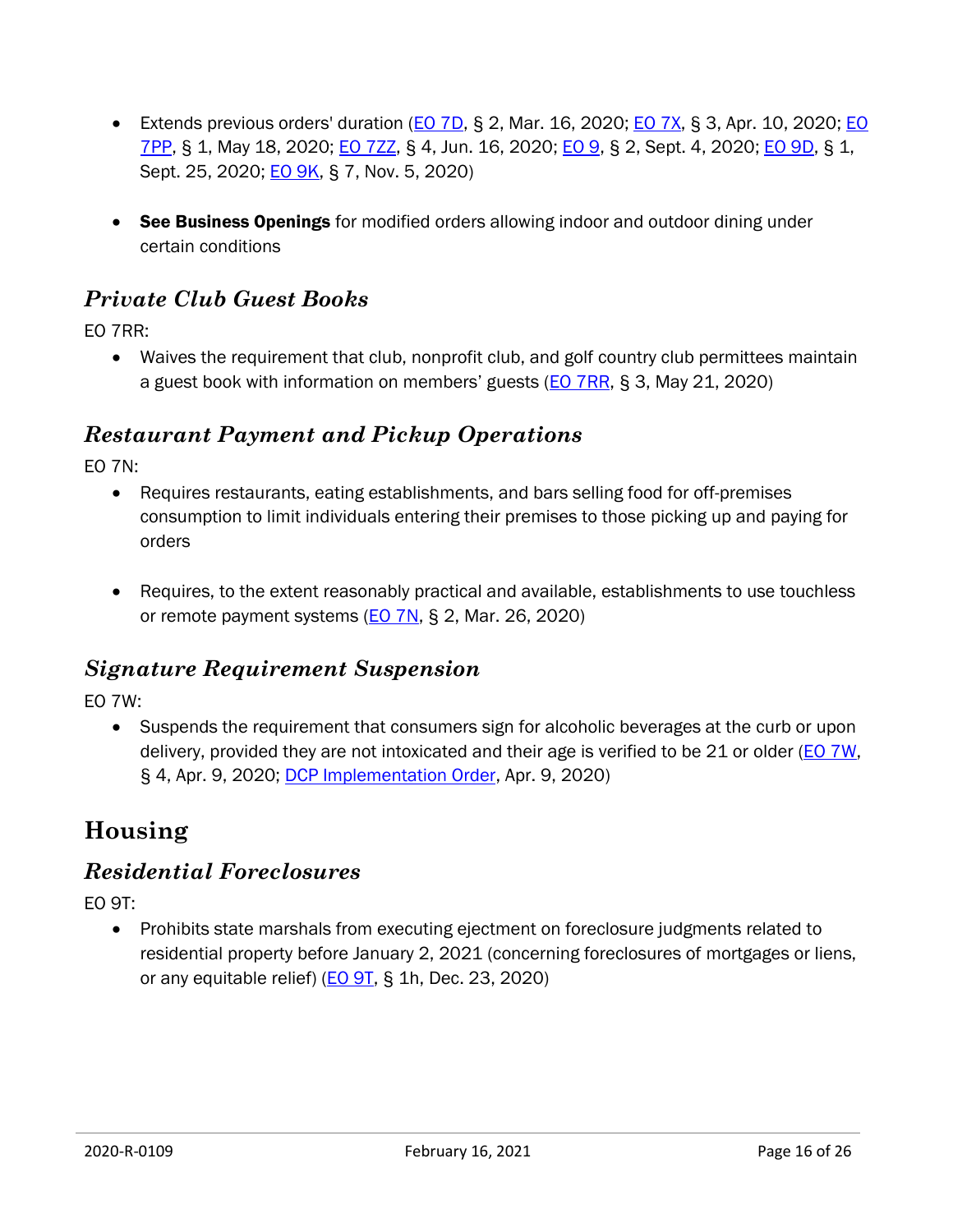#### <span id="page-16-0"></span>*Residential Renters: Grace Periods*

EO 7NN:

- Establishes a two-month grace period for April 2020 rent for tenants, including mobile home residents, by prohibiting landlords from (1) taking eviction action; (2) imposing late fees, interest, or penalties; (3) reporting nonpayment to a credit bureau; or (4) retaliating against tenants, provided the rent is paid within two months after its due date
- Establishes a two-month grace period for May 2020 rent if a tenant, by the ninth day after the rent is due, notifies the landlord in writing, including by email, that the tenant has become fully or partially unemployed or experienced significant loss of revenue or increase in expenses due to the pandemic, provided the rent is paid within two months after its due date
- Modifies a previous order [\(EO 7X,](https://portal.ct.gov/-/media/Office-of-the-Governor/Executive-Orders/Lamont-Executive-Orders/Executive-Order-No-7X.pdf) § 1, Apr. 10, 2020; [EO 7NN,](https://portal.ct.gov/-/media/Office-of-the-Governor/Executive-Orders/Lamont-Executive-Orders/Executive-Order-No-7NN.pdf?la=en) § 4, May 13, 2020)

#### <span id="page-16-1"></span>*Residential Renters: Notices to Quit*

EO 10A:

- Prohibits landlords from delivering, or causing to be delivered, a notice to quit or an eviction judgment from December 23, 2020, through January 2, 2021
- Prohibits state marshals from executing eviction judgments before January 2, 2021 (concerning judgements from a tenant's failure to appear, plead, make certain court-ordered payments, or vacate the property)
- Prohibits landlords or their representatives from serving a notice to quit or taking other eviction actions for the duration of the public health and civil preparedness emergencies, except for (1) serious nuisance, (2) nonpayment of rent due on or before February 29, 2020, (3) serious nonpayment of rent, or (4) the landlord's bona fide intention to use the dwelling as his or her principal residence (for the fourth reason, the order prohibits the notice to quit from being delivered during an existing lease's term)
- Defines "serious nonpayment of rent" as nonpayment for at least six months for rent due on or after March 1, 2020, excluding other charges or fees arising from the tenancy
- Requires landlords to include with all notices to quit issued before the end of the emergency period, except those for serious nuisance, a copy of the [CDC Declaration](https://www.cdc.gov/coronavirus/2019-ncov/downloads/declaration-form.pdf) (in English and Spanish), which is attached to the [CDC Order](https://www.federalregister.gov/documents/2020/09/04/2020-19654/temporary-halt-in-residential-evictions-to-prevent-the-further-spread-of-covid-19) "Temporary Halt in Residential Evictions to Prevent the Further Spread of COVID-19" (Sept. 4, 2020)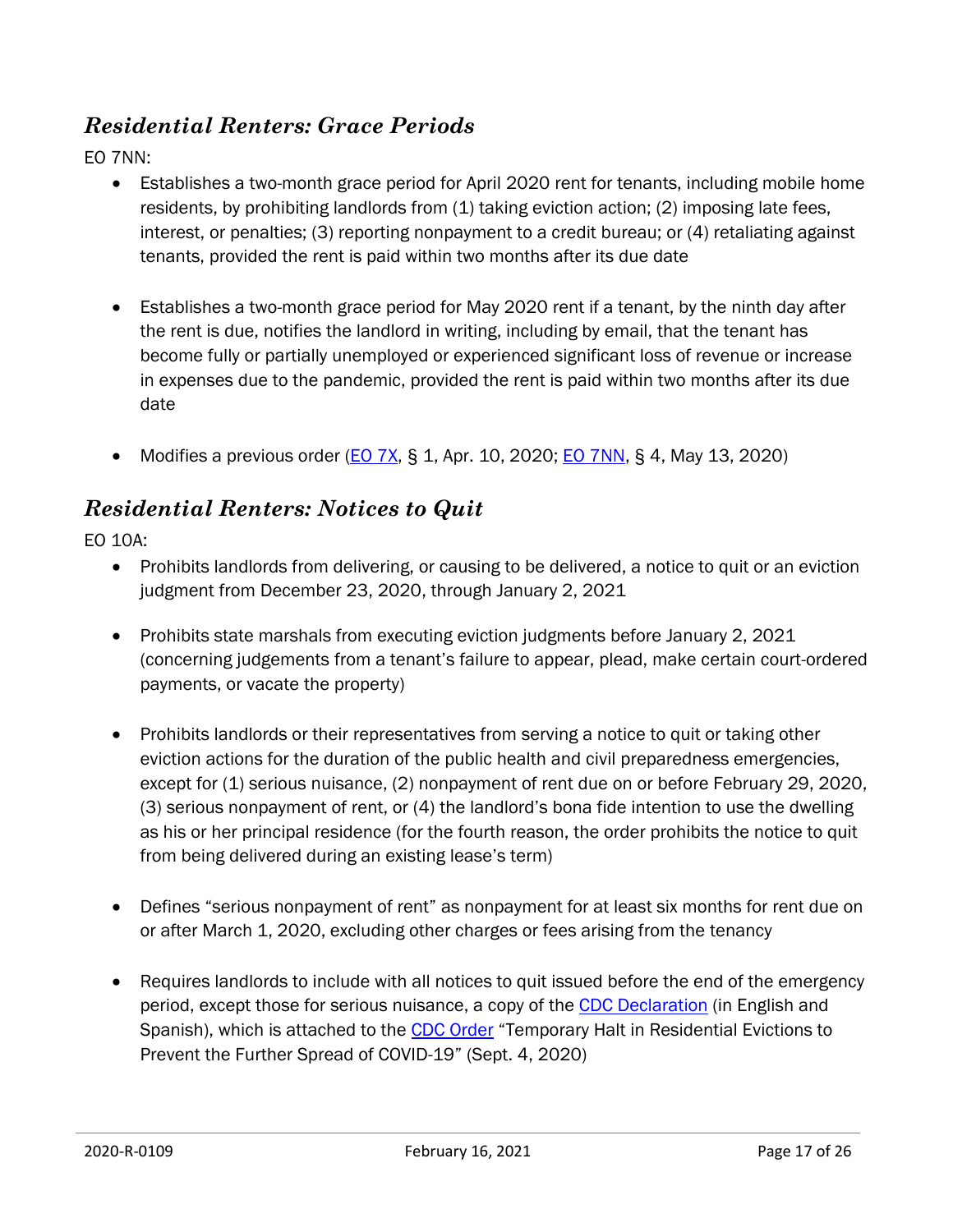- Requires landlords, on all notices to quit issued before the end of the emergency period for nonpayment of rent due on or before February 29, 2020, to specify the period for which rent was not paid
- Requires landlords, on all notices to quit and summary process complaints issued before the end of the emergency period for serious nonpayment of rent, to specify the amount of unpaid rent and months for which rent was not paid
- Requires landlords, on all notices to quit issued before the end of the emergency period based on the intention to use the premises as a principal residence, to specify that reason and the lease's expiration date
- $\bullet$  Modifies previous orders [\(EO 7X,](https://portal.ct.gov/-/media/Office-of-the-Governor/Executive-Orders/Lamont-Executive-Orders/Executive-Order-No-7X.pdf) § 1, Apr. 10, 2020; EO [7NN,](https://portal.ct.gov/-/media/Office-of-the-Governor/Executive-Orders/Lamont-Executive-Orders/Executive-Order-No-7NN.pdf?la=en) § 4, May 13, 2020; [EO 7DDD,](https://portal.ct.gov/-/media/Office-of-the-Governor/Executive-Orders/Lamont-Executive-Orders/Executive-Order-No-7DDD.pdf) § 1, Jun. 29, 2020; EO 7000, § 3, Aug. 21, 2020; [EO 9E,](https://portal.ct.gov/-/media/Office-of-the-Governor/Executive-Orders/Lamont-Executive-Orders/Executive-Order-No-9E.pdf) § 1, Sept. 30, 2020; [EO 9H,](https://portal.ct.gov/-/media/Office-of-the-Governor/Executive-Orders/Lamont-Executive-Orders/Executive-Order-No-9H.pdf) § 2, Oct. 20, 2020; **EO 9T**, Dec. 23, 2020; **EO 10A**, § 3, Feb. 8, 2021)

#### <span id="page-17-0"></span>*Residential Renters: Use of Security Deposits*

EO 10A:

- Requires landlords, upon request by certain tenants, such as those experiencing financial hardship due to the pandemic, to (1) withdraw from escrow the security deposit amount that exceeds one month's rent and (2) apply it toward the rent due from April 2020 through the end of the emergency period
- Prohibits landlords from demanding that the security deposit exceeding one month's rent be restored before the later of the end of the emergency period or the rental agreement renewal or extension
- Modifies previous orders  $(EO 7X, S 1, Apr. 10, 2020; EO 7NN, S 4, May 13, 2020; EO 7DDD,$  $(EO 7X, S 1, Apr. 10, 2020; EO 7NN, S 4, May 13, 2020; EO 7DDD,$  $(EO 7X, S 1, Apr. 10, 2020; EO 7NN, S 4, May 13, 2020; EO 7DDD,$  $(EO 7X, S 1, Apr. 10, 2020; EO 7NN, S 4, May 13, 2020; EO 7DDD,$  $(EO 7X, S 1, Apr. 10, 2020; EO 7NN, S 4, May 13, 2020; EO 7DDD,$ § 1, Jun. 29, 2020; **EO 7000**, § 3, Aug. 21, 2020; **EO 9E**, § 1, Sept. 30, 2020; **EO 9H**, § 2, Oct. 20, 2020; **EO 9T**, Dec. 23, 2020; **EO 10A**, § 3, Feb. 8, 2021)

#### <span id="page-17-1"></span>*Temporary Mortgage Relief Program*

EO 7GGG:

 Authorizes the Connecticut Housing Finance Authority chief executive officer to modify or waive statutory requirements for the Emergency Mortgage Assistance Program (EMAP) to the extent necessary to create and administer a [temporary mortgage assistance program](https://www.chfa.org/assets/1/6/Temporary_Mortgage_Assistance_Program_(TMAP)_FLYER.pdf) for eligible borrowers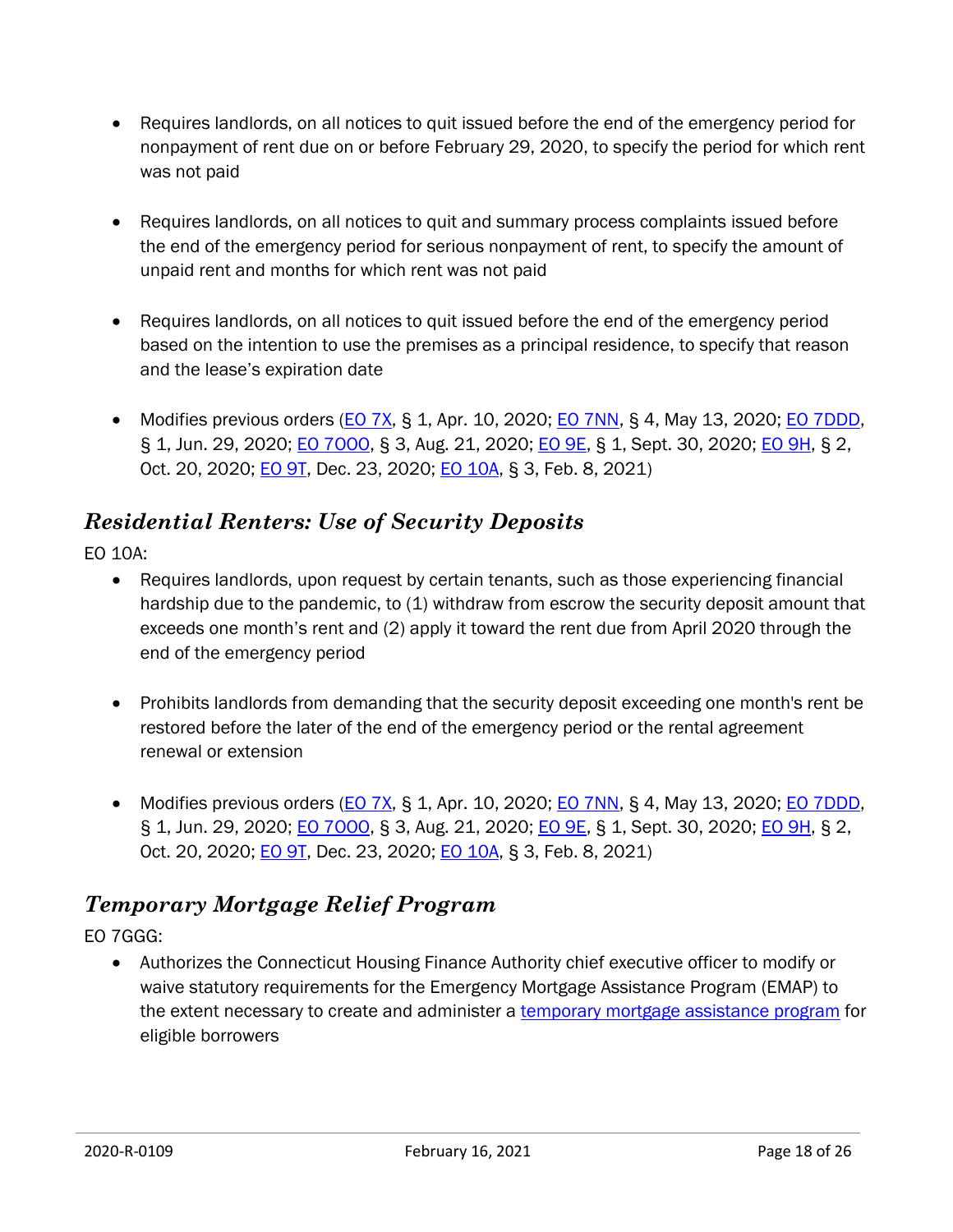- Requires the housing commissioner to establish eligibility criteria in consultation with the Office of Policy and Management (OPM) secretary and the governor's office
- Requires monthly reporting on the new temporary program and any modifications to or waivers of EMAP's requirements [\(EO 7GGG,](https://portal.ct.gov/-/media/Office-of-the-Governor/Executive-Orders/Lamont-Executive-Orders/Executive-Order-No-7GGG.pdf) § 2, Jul. 13, 2020)

#### <span id="page-18-0"></span>*Temporary Rental Housing Program*

EO 7GGG:

- Authorizes the housing commissioner to modify, waive, or exempt certain statutory provisions and related regulations to the extent necessary to create and administer a [temporary rental housing assistance program](https://portal.ct.gov/DOH/DOH/Programs/Temporary-Housing-Assistance-Initiatives) for eligible tenants
- Requires the commissioner to establish eligibility criteria in consultation with the OPM secretary and the governor's office
- Requires monthly reporting on the new temporary program and any modifications to or waivers of rent bank program requirements [\(EO 7GGG,](https://portal.ct.gov/-/media/Office-of-the-Governor/Executive-Orders/Lamont-Executive-Orders/Executive-Order-No-7GGG.pdf) § 1, Jul. 13, 2020)

#### <span id="page-18-1"></span>**Insurers**

#### <span id="page-18-2"></span>*Insurance Data Security Law*

EO 9E:

• Delays, from October 1, 2020, to February 9, 2021, implementation of the insurance data security law ( $PA$  19-117 (§ 230), as amended by  $PA$  19-196 (§ 8)), which generally requires insurers to implement an information security program and investigate and report cyber security events in a timely manner (**EO 9E, § 3**, Sept. 30, 2020)

# <span id="page-18-3"></span>**Labor**

#### <span id="page-18-4"></span>*Employers' Unemployment Taxes*

EO 7W:

- Creates a "non-charge" against an employer for the unemployment benefits paid to former employees because of COVID-19 (i.e., the experience rate portion of the employer's unemployment taxes will not be increased due to the benefits)
- Allows the labor commissioner to issue implementing orders [\(EO 7W,](https://portal.ct.gov/-/media/Office-of-the-Governor/Executive-Orders/Lamont-Executive-Orders/Executive-Order-No-7W.pdf) § 2, Apr. 9, 2020)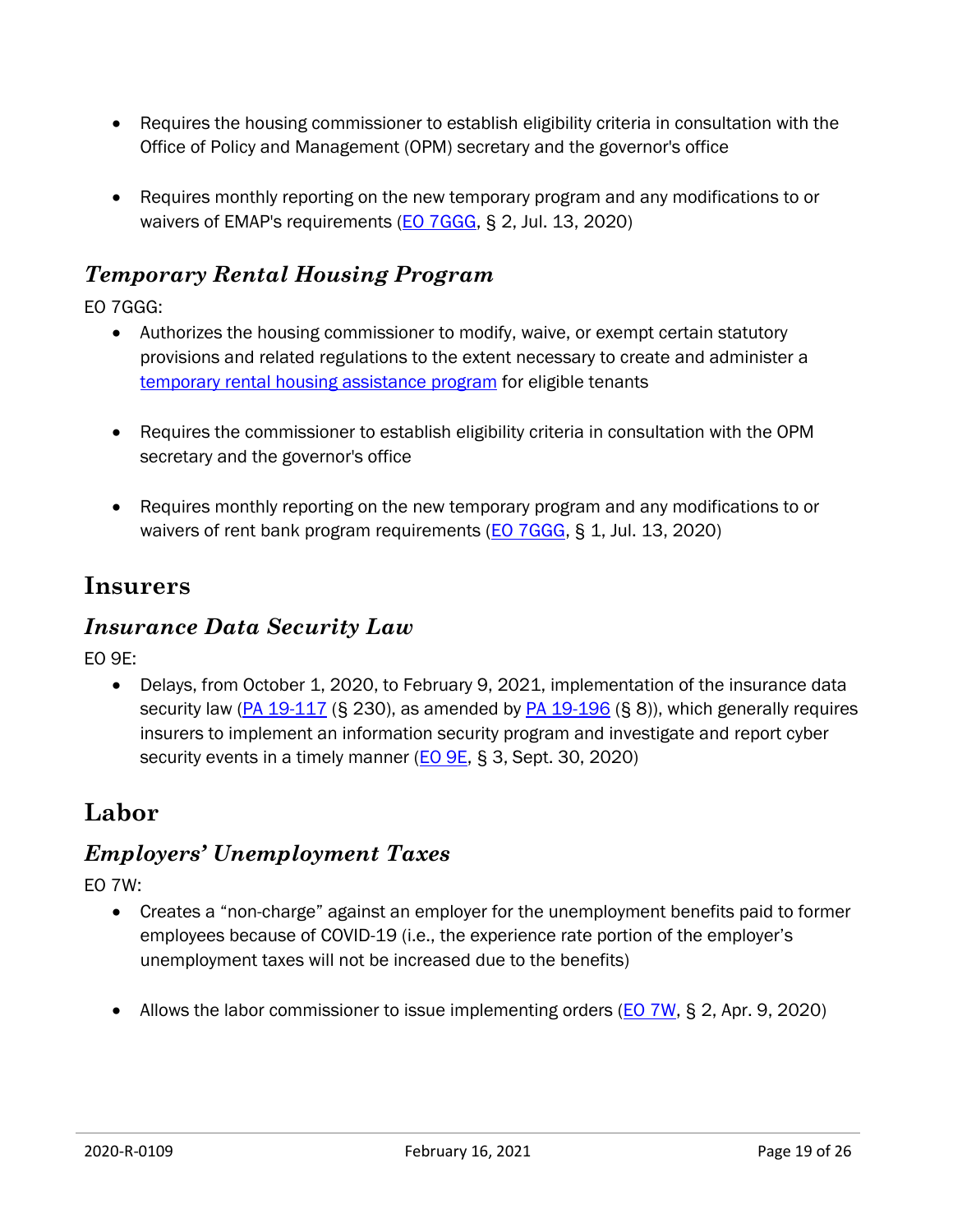#### <span id="page-19-0"></span>*Unemployment Benefits and Lost Wages Assistance*

EO 9P:

- Increases weekly unemployment benefits to  $$100$  for claimants who  $(1)$  were eligible for less than \$100 in weekly benefits during the weeks beginning July 26, 2020, and ending on September 5, 2020, and (2) had not exhausted their regular state unemployment benefits by July 26, 2020
- Allows claimants who receive this benefit increase to apply to the Lost Wages Assistance [program](https://portal.ct.gov/DOLUI/FPUC) (to be eligible for this federally funded program, which temporarily increases weekly benefits by \$300, claimants must be receiving at least \$100 in weekly regular unemployment benefits)
- Requires that reimbursing employers not be charged for the amount of increased benefits paid to their former employees under the order (reimbursing employers directly reimburse the unemployment trust fund for benefits paid to their former employees)
- Allows the labor commissioner to issue implementing orders ( $EO$  9P, § 1, Dec. 4, 2020)

#### <span id="page-19-1"></span>*Unemployment Benefits and "Suitable Work"*

EO 7UU:

- Temporarily expands eligibility for unemployment benefits by allowing claimants to reject an employment offer as "unsuitable" if, due to COVID-19, the employment poses an unreasonable risk to the health of a household member (current [regulations](https://eregulations.ct.gov/eRegsPortal/Browse/RCSA/Title_31Subtitle_31-236Section_31-236-5/) allow claimants to reject offers that pose an unreasonable risk to their own health)
- Requires the labor commissioner, when determining whether the work offered to a claimant is suitable, to (1) consider the degree of risk to the claimant's household members due to the COVID-19 public health emergency and (2) find the work unsuitable if there is an unreasonable risk to a household member (by <u>law</u>, claimants who refuse suitable work are generally ineligible for benefits)
- Expanded eligibility applies to submitted claims covering May 17, 2020, through July 25, 2020 (**EO 7UU**, § 2, Jun. 1, 2020)

#### <span id="page-19-2"></span>*Workers' Compensation Deadlines and Other Requirements*

EO 7K:

 Suspends all location or venue requirements, time requirements, statutes of limitations, and deadlines under the workers' compensation laws and certain other related laws (e.g., those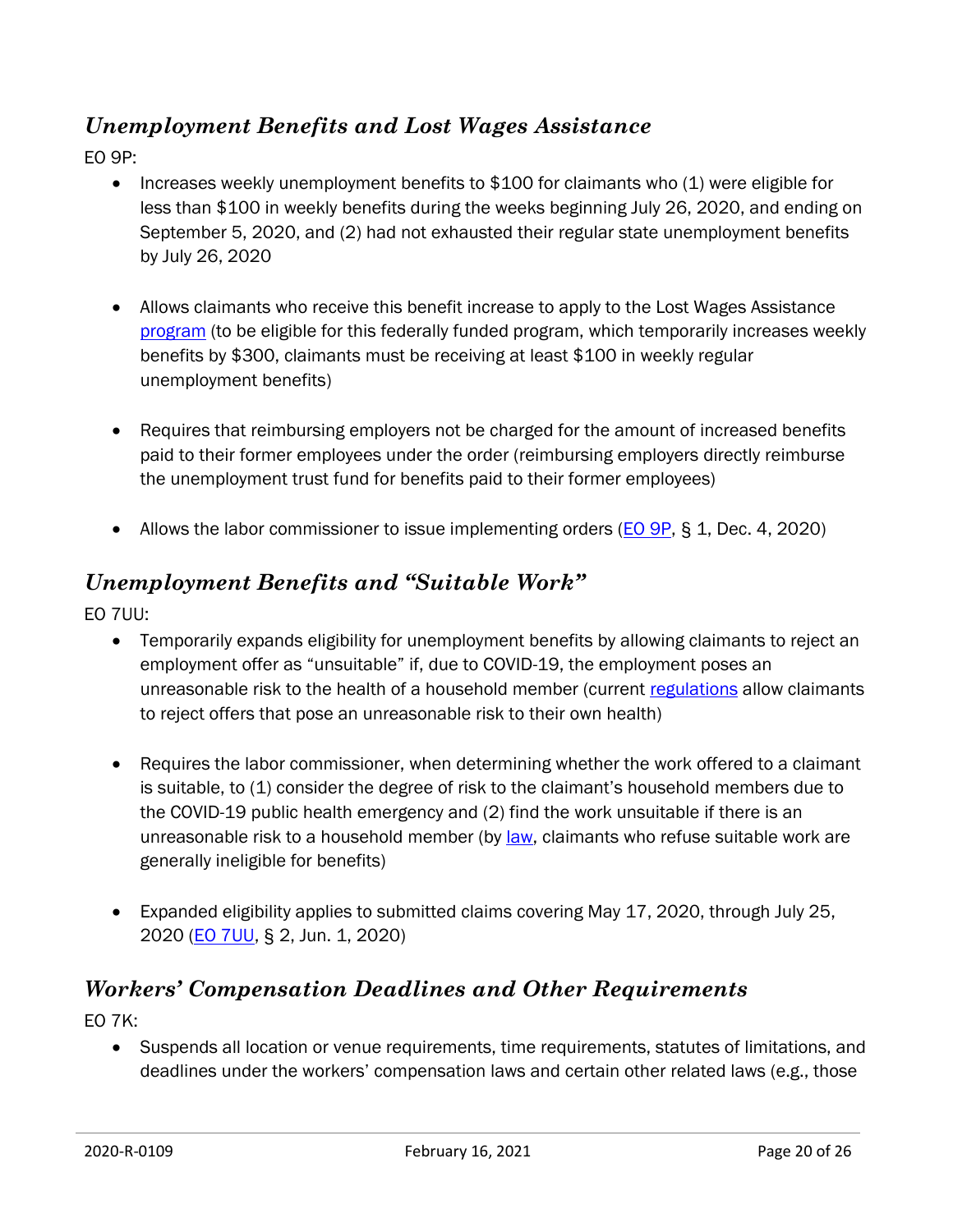providing disability compensation to certain state employees or workers' compensation benefits to volunteer firefighters)

 Suspends, for the Workers' Compensation Commission, all time requirements and deadlines relating to the workers' compensation law and other statutory programs and schemes that the commission administers  $(EO 7K, S 2, Mar. 23, 2020)$  $(EO 7K, S 2, Mar. 23, 2020)$ 

#### <span id="page-20-0"></span>*Workers' Compensation Employer Prohibitions*

EO JJJ:

- Expands current law's prohibition on employers discharging or discriminating against employees for filing workers' compensation claims or exercising their workers' compensation rights to additionally prohibit employers from (1) disciplining employees for taking these actions or (2) deliberately misinforming or otherwise deliberately dissuading employees from filing workers' compensation claims
- Allows employees, as they may for violations of current law's prohibition, to enforce the new prohibition by bringing a lawsuit in Superior Court or filing a complaint with the chairman of the Workers' Compensation Commission [\(EO 7JJJ,](https://portal.ct.gov/-/media/Office-of-the-Governor/Executive-Orders/Lamont-Executive-Orders/Executive-Order-No-7JJJ.pdf) § 2, Jul. 24, 2020)

#### <span id="page-20-1"></span>*Workers' Compensation Rebuttable Presumption*

EO JJJ:

- Establishes a rebuttable presumption that employees, who file workers' compensation claims for contracting COVID-19, contracted it as an occupational disease arising out of and in the course of their employment (thus, making them eligible for benefits) if they meet the following criteria:
	- Filed a claim for missing at least one day of work between March 10, 2020, and May 20, 2020, due to a COVID-19 diagnosis or symptoms that were diagnosed as COVID-19
	- Worked, at the employer's direction, outside the home during at least one of the 14 days immediately preceding the date of injury (the date of injury is the date that the employee was first unable to work or died due to a COVID-19 diagnosis or symptoms that were diagnosed as COVID-19, whichever occurred first)
	- Did not receive an offer or directive from the employer to work from home instead of from his or her place of employment
	- If the date of injury was more than 14 days after March 23, 2020, was employed by an employer deemed [essential](https://portal.ct.gov/DECD/Content/Coronavirus-Business-Recovery/Business-Exemptions-for-Coronavirus) by DECD under [EO 7H](https://portal.ct.gov/-/media/Office-of-the-Governor/Executive-Orders/Lamont-Executive-Orders/Executive-Order-No-7H.pdf)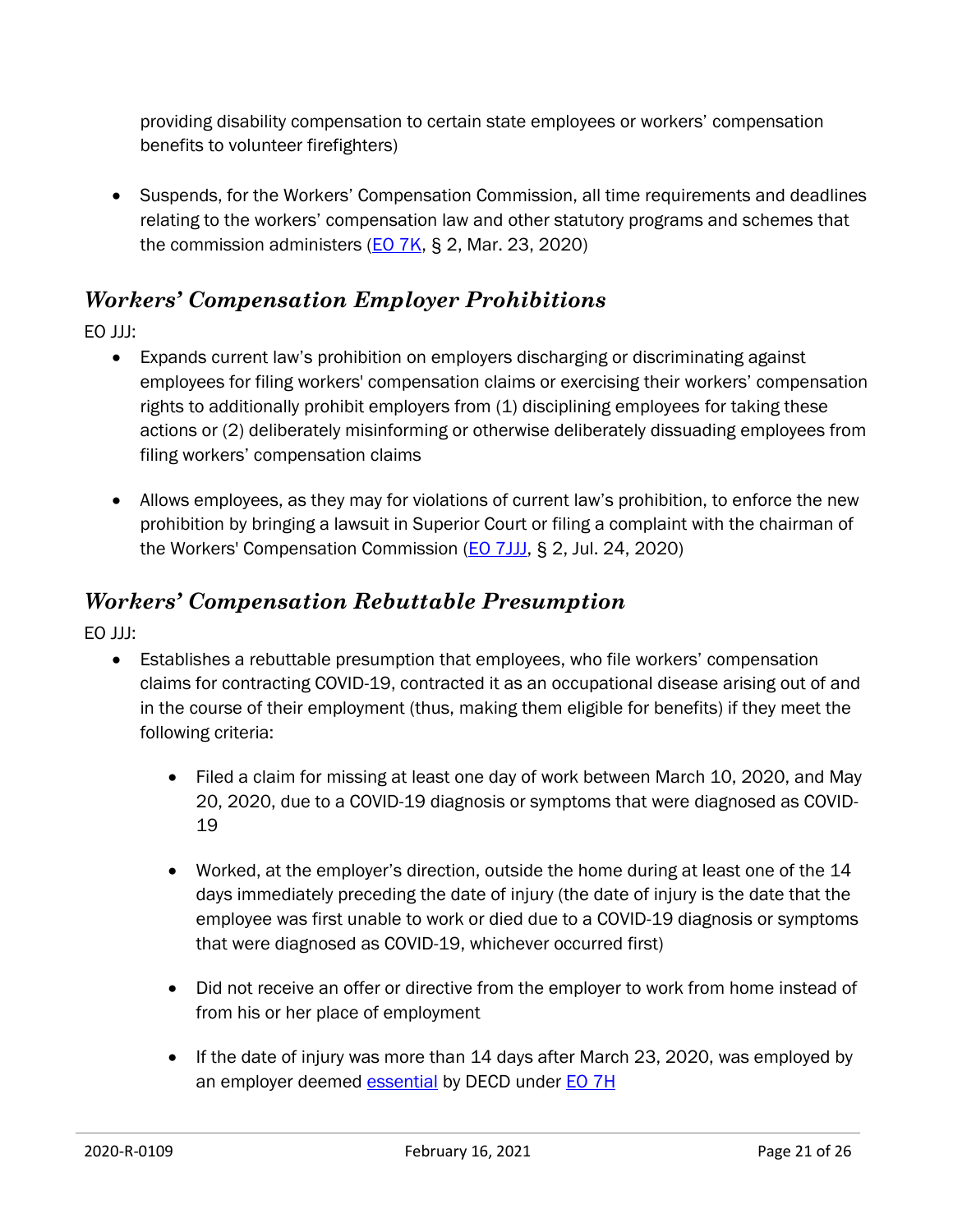- $\bullet$  Within three weeks of the date of injury, had the contraction of COVID-19 (1) confirmed through a positive laboratory diagnostic test or (2) diagnosed and documented by a licensed physician, physician assistant, or advanced practice registered nurse based on the employee's symptoms
- Provided a copy of the positive test results or the written diagnosis to the employer or workers' compensation insurer
- Allows an employer or insurer to rebut (i.e., overcome) the presumption only by demonstrating, by a preponderance of evidence, that the claimant's employment did not cause him or her to contract COVID-19
- Specifies that employees who contract COVID-19 but are not entitled to the presumption are not precluded from filing a workers' compensation claim
- Reduces an employee's wage replacement benefit for a COVID-19 claim by the amount of paid sick leave available to the employee through the federal Emergency Paid Sick Leave Act or any other paid sick leave program specifically available in response to COVID-19 and separate from any accrued paid time off regularly available to the employee
- Starting August 1, 2020, requires the Workers' Compensation Commission to produce a monthly report on COVID-19 workers' compensation claims and provide it to the governor and the Commerce, Insurance and Real Estate, and Labor and Public Employees committees
- Requires employers and insurers to comply with any requests from the commission for information pertinent to the monthly reports  $(EO 7JJJ, S 1, Jul. 24, 2020)$  $(EO 7JJJ, S 1, Jul. 24, 2020)$

# <span id="page-21-0"></span>**Liquor Permits**

#### <span id="page-21-1"></span>*Approval of Provisional Permits*

EO 7W:

 Authorizes the DCP commissioner, instead of the Liquor Control Commission, to issue 90 day provisional liquor permits, their renewals, and any follow-up review [\(EO 7W,](https://portal.ct.gov/-/media/Office-of-the-Governor/Executive-Orders/Lamont-Executive-Orders/Executive-Order-No-7W.pdf) § 6, Apr. 9, 2020)

# <span id="page-21-2"></span>*Extension and Refund of Certain Cafe Liquor Permit Fees*

EO 10:

• Requires DCP to (1) extend certain cafe liquor permits due to expire by February 9, 2021, to April 20, 2021, and (2) refund the permit renewal fees the permit holders paid between July 1, 2020, and February 8, 2021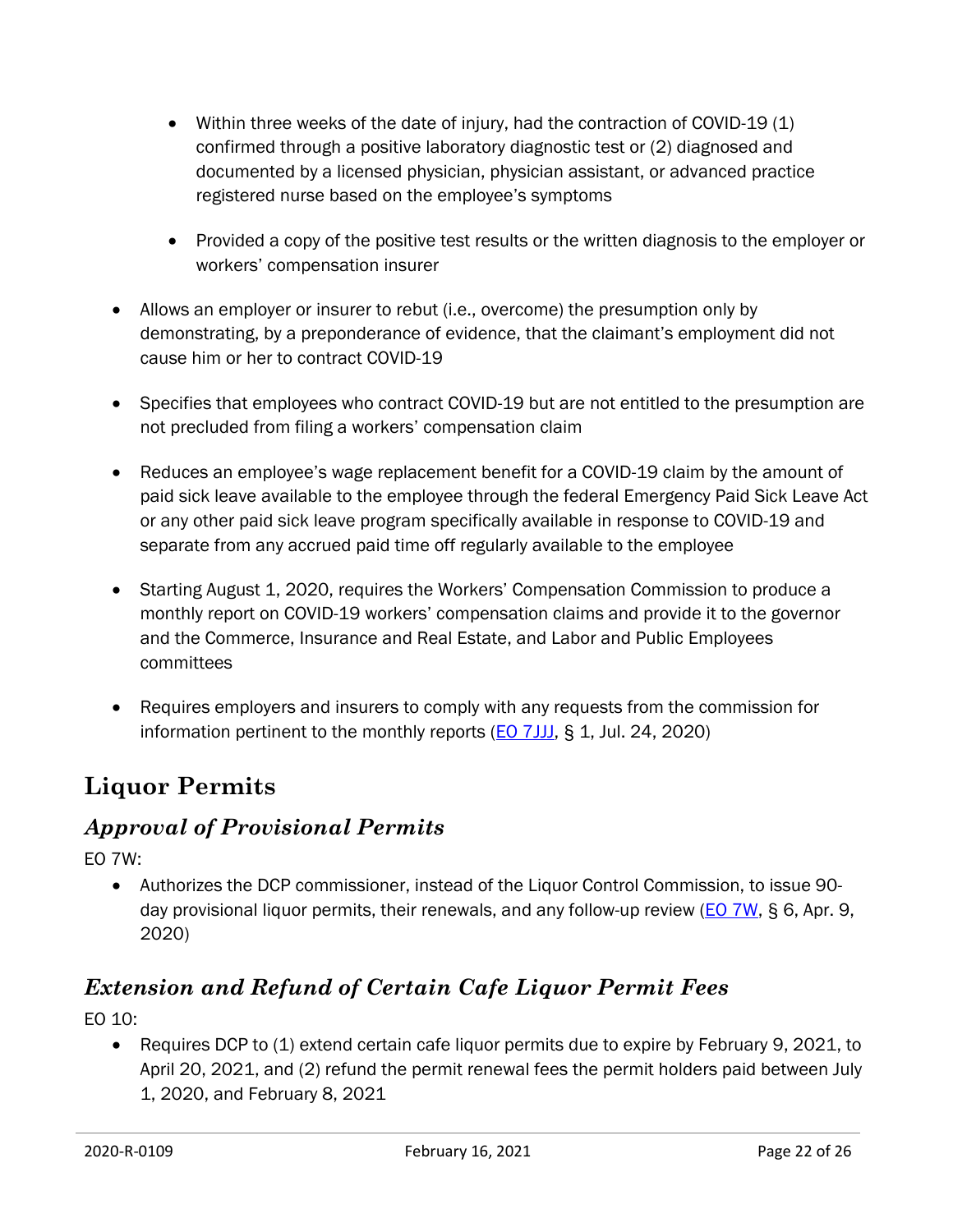- Applies to club, non-profit, golf country club, airport airline club liquor, airport bar liquor, airport restaurant liquor, boat liquor, bowling establishment beer and wine, bowling establishment liquor, racquetball facility liquor, railroad liquor, special outing facility beer, special outing facility liquor, special sporting facility bar liquor, special sporting facility concession liquor, special sporting facility guest liquor, special sporting facility restaurant liquor, tavern liquor, university beer only, university beer and wine, or university liquor permits that existed before [PA 19-24](https://cga.ct.gov/asp/cgabillstatus/cgabillstatus.asp?selBillType=Public+Act&which_year=2019&bill_num=24)'s enactment on July 1, 2020 (PA 19-24, among other things, combined various permits for on-premises consumption into the existing cafe permit)
- Extends previous orders' duration (EO  $9E$ , § 2, Sept. 30, 2020; EO  $9M$ , § 2, Nov. 20, 2020; [EO 10,](https://portal.ct.gov/-/media/Office-of-the-Governor/Executive-Orders/Lamont-Executive-Orders/Executive-Order-No-10.pdf) § 5, Feb. 4, 2021)

#### <span id="page-22-0"></span>*Extension of 30-Day Credit Period*

EO 7OOO:

- Generally extended, from 30 to 60 days, the maximum period after the delivery date that credit could be extended from a manufacturer, wholesaler, or other permittee to a retailer that is prohibited, by executive order, from serving alcohol for on-premises consumption
- Modified a previous order ( $\underline{EO}$  7S, § 3, Apr. 1, 2020;  $\underline{EO}$  7000, § 2, Aug. 21, 2020)
- Repealed by [EO 9B;](https://portal.ct.gov/-/media/Office-of-the-Governor/Executive-Orders/Lamont-Executive-Orders/Executive-Order-No-9B.pdf) deliveries occurring under the previous orders are governed by those orders

#### <span id="page-22-1"></span>*Filing Requirement Waiver*

EO 7W:

 Temporarily waives the requirement that a liquor permit be filed with the town clerk to be effective, provided the clerk's office is closed or the hours are so reduced that filing is unreasonable (**EO 7W**, § 8, Apr. 9, 2020)

#### <span id="page-22-2"></span>*Refunding Certain Application Fees*

EO 7B:

 Authorizes DCP to cancel a liquor permit and refund the application fee for people and organizations that cancel certain public outings and no longer need the permit [\(EO 7B,](https://portal.ct.gov/-/media/Office-of-the-Governor/Executive-Orders/Lamont-Executive-Orders/Executive-Order-No-7B.pdf) § 4, Mar. 14, 2020; **DCP Implementation Order, Mar. 16, 2020**)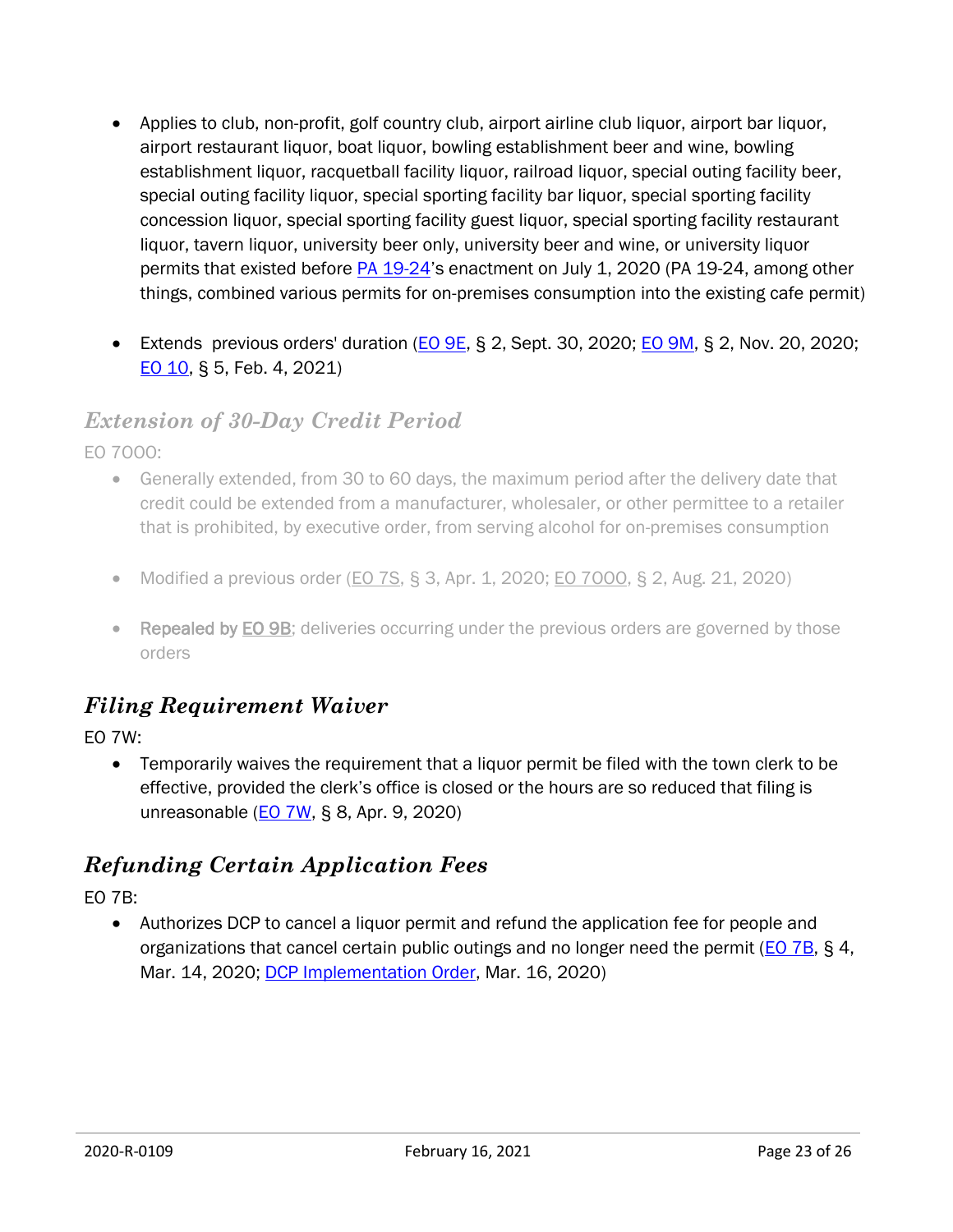#### <span id="page-23-0"></span>*Renewal Date Extension*

EO 7W:

 Generally extends by four months all on-premises liquor permits that were active on March 16, 2020, when [EO 7D](https://portal.ct.gov/-/media/Office-of-the-Governor/Executive-Orders/Lamont-Executive-Orders/Executive-Order-No-7D.pdf) prohibited on-premises consumption [\(EO 7W,](https://portal.ct.gov/-/media/Office-of-the-Governor/Executive-Orders/Lamont-Executive-Orders/Executive-Order-No-7W.pdf) § 7, Apr. 9, 2020; [DCP](https://portal.ct.gov/-/media/DCP/LIQUOR_CONTROL/Latest-Liquor-News-Alerts/7W_IO.pdf?la=en)  [Implementation Order,](https://portal.ct.gov/-/media/DCP/LIQUOR_CONTROL/Latest-Liquor-News-Alerts/7W_IO.pdf?la=en) Apr. 9, 2020)

#### <span id="page-23-1"></span>*Temporary Closures and Permit Return*

EO 7W:

• Waives the requirement that liquor permittees that closed due to [EO 7D](https://portal.ct.gov/-/media/Office-of-the-Governor/Executive-Orders/Lamont-Executive-Orders/Executive-Order-No-7D.pdf) (1) notify DCP of business closures lasting 60 days or fewer or (2) return the permit to DCP if the business is closed for more than 60 days, provided they intend to reopen after **EO 7D** terminates (*EO* [7W,](https://portal.ct.gov/-/media/Office-of-the-Governor/Executive-Orders/Lamont-Executive-Orders/Executive-Order-No-7W.pdf) § 5, Apr. 9, 2020)

#### <span id="page-23-2"></span>**Meetings and Proceedings**

#### <span id="page-23-3"></span>*Common Interest Community Associations*

EO 7HH:

- Authorizes condominiums and other common interest community associations, and their boards and committees, to conduct meetings and vote remotely (e.g., by telephone or video conferencing) or by ballot without a meeting, in accordance with procedures in existing law
- Applies despite any prohibition on, or limitation to, this practice in the association's declaration or bylaws [\(EO 7HH,](https://portal.ct.gov/-/media/Office-of-the-Governor/Executive-Orders/Lamont-Executive-Orders/Executive-Order-No-7HH.pdf?la=en) § 2, May 1, 2020)

#### <span id="page-23-4"></span>*Nonstock Corporation Member Meetings*

EO 7NN:

- Authorizes nonstock corporation boards of directors to hold member meetings solely by remote communication, subject to guidelines and procedures that the board adopts
- Establishes standards by which members participating in a meeting remotely are deemed present and eligible to vote (e.g., the board must provide them a reasonable opportunity to participate)
- Overrides any contrary provision of law, regulation, or the corporation's governing documents [\(EO 7NN,](https://portal.ct.gov/-/media/Office-of-the-Governor/Executive-Orders/Lamont-Executive-Orders/Executive-Order-No-7NN.pdf?la=en) § 2, May 13, 2020)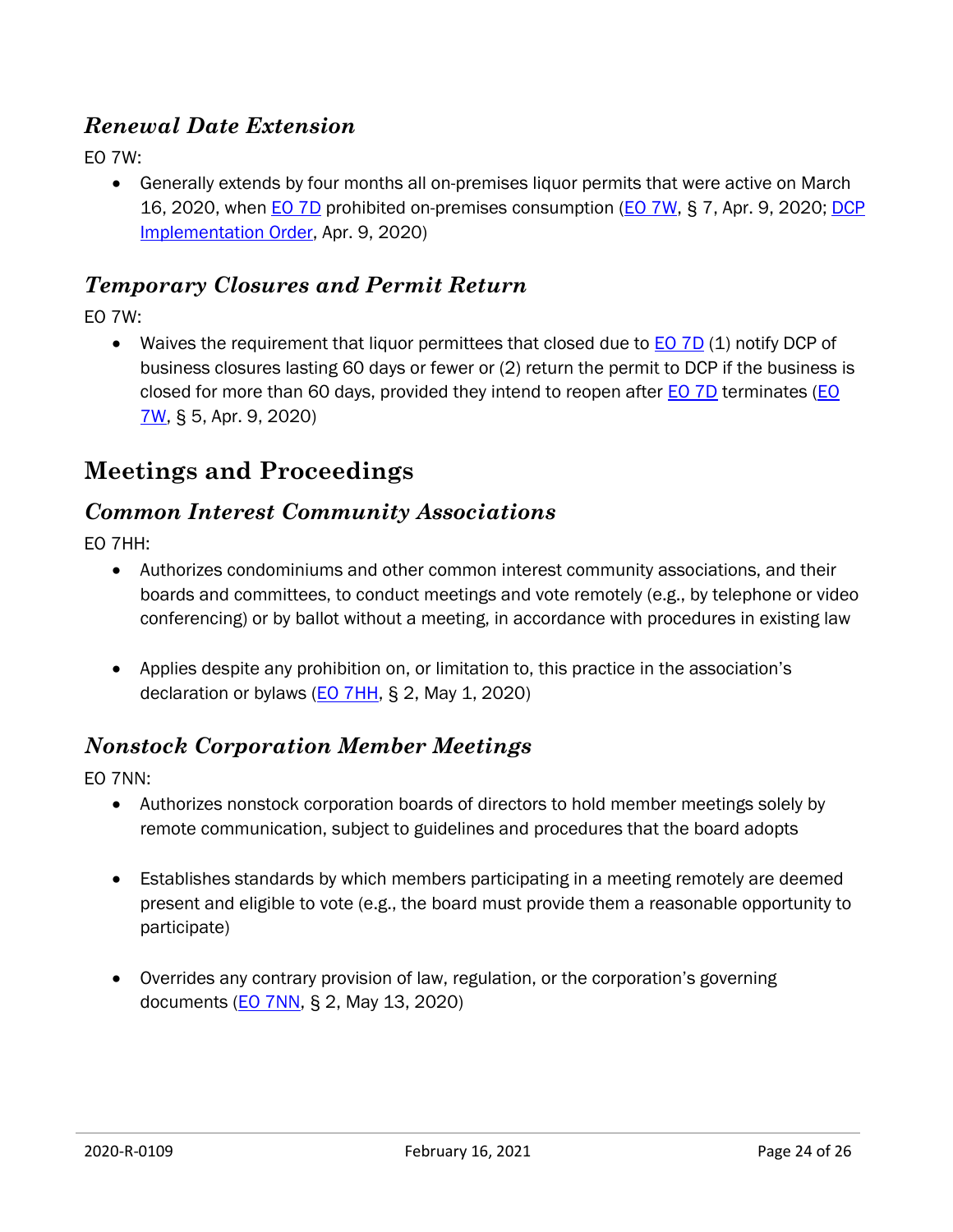#### <span id="page-24-0"></span>*Shareholder Meetings*

EO 7I:

- Allows corporation boards of directors to hold shareholder meetings remotely using measures already specified in law, such as verifying participant identity
- Requires boards that hold remote shareholder meetings to make the list of shareholders who can vote available for inspection on a reasonably accessible electronic network starting two business days after providing the meeting notice  $(EO 7I, S 11, Mar. 21, 2020)$  $(EO 7I, S 11, Mar. 21, 2020)$

### <span id="page-24-1"></span>**Notarization**

#### <span id="page-24-2"></span>*DECD Bridge Loan Program*

EO 7T:

- Authorizes the DECD commissioner to accept certain nondiscrimination certifications from applicants to the department's [Recovery Bridge Loan](https://portal.ct.gov/DECD/Content/Coronavirus-Business-Recovery/CT-Recovery-Bridge-Loan-Program) program if they are signed under penalty of false statement
- Suspends the requirement that these certifications be submitted as notarized affidavits (EO [7T,](https://portal.ct.gov/-/media/Office-of-the-Governor/Executive-Orders/Lamont-Executive-Orders/Executive-Order-No-7T.pdf?la=en) § 3, Apr. 2, 2020)

#### <span id="page-24-3"></span>*Remote Notarization*

EO 7ZZ:

- Allows notarial acts to be performed remotely and establishes several requirements for these notarizations, including the following:
	- The notary and the signatory must be able to communicate with each other simultaneously by sight and sound
	- A signatory who is not personally known to the notary must present satisfactory identification while communicating with the notary, not merely transmit it before or after the transaction
	- The notary must retain a recording of the complete notarial act for at least 10 years
	- The order suspends all witness requirements for notarizations, except for those concerning a last will and testament
- Extends previous orders' duration  $(EO 7K, S 3, Mar. 23, 2020; EO 7Q, S 3, Mar. 30, 2020;$  $(EO 7K, S 3, Mar. 23, 2020; EO 7Q, S 3, Mar. 30, 2020;$  $(EO 7K, S 3, Mar. 23, 2020; EO 7Q, S 3, Mar. 30, 2020;$  $(EO 7K, S 3, Mar. 23, 2020; EO 7Q, S 3, Mar. 30, 2020;$ [EO 7ZZ,](https://portal.ct.gov/-/media/Office-of-the-Governor/Executive-Orders/Lamont-Executive-Orders/Executive-Order-No-7ZZ.pdf) § 12, Jun. 16, 2020)